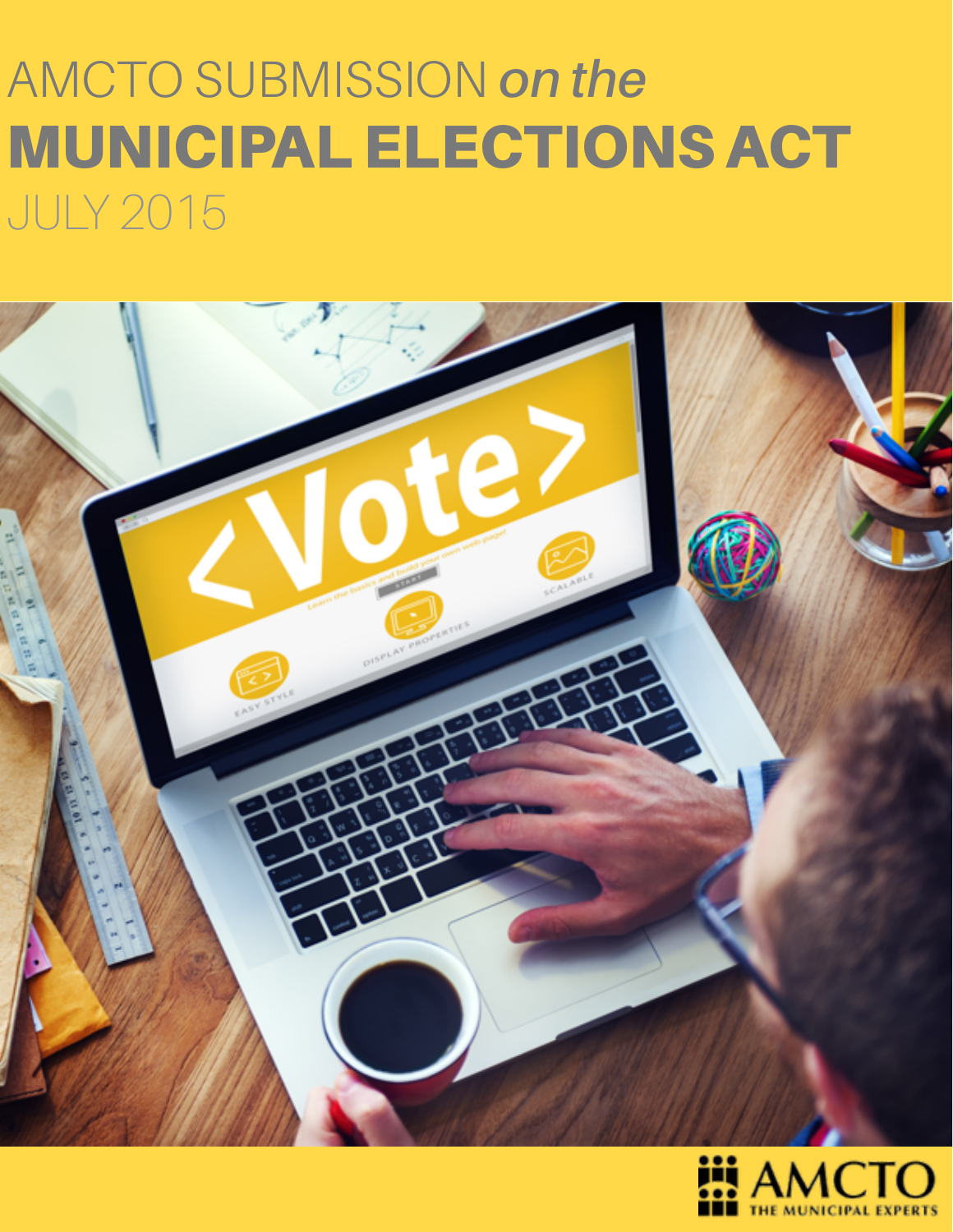#### **About AMCTO:**

AMCTO represents excellence in local government management and leadership. AMCTO has provided education, accreditation, leadership and implementation expertise for Ontario's municipal professionals for over 75 years.

With approximately 2,200 members working in 98 per cent of municipalities across Ontario, AMCTO is Canada's largest voluntary association of local government professionals, and the leading professional development organization for municipal administrative staff.

Our mission is to provide management and leadership service to municipal professionals through continuous learning opportunities, member support, and legislative advocacy.

#### **For more information about this submission, contact:**

Rick Johal Director, Member and Sector Relations rjohal@amcto.com | 905.602.4294 ext. 232

Eric Muller Coordinator, Legislative Services [emuller@amcto.com](mailto:emuller@amcto.com) | (905) 602-4294 x234

#### **Contact us:**

AMCTO | Association of Municipal Managers, Clerks and Treasurers of Ontario 2680 Skymark Avenue, Suite 610 Mississauga, Ontario L4W 5L6 Tel: (905) 602-4294 | Fax: (905) 602-4295 Web: [www.amcto.com](http://www.amcto.com) | @amcto\_policy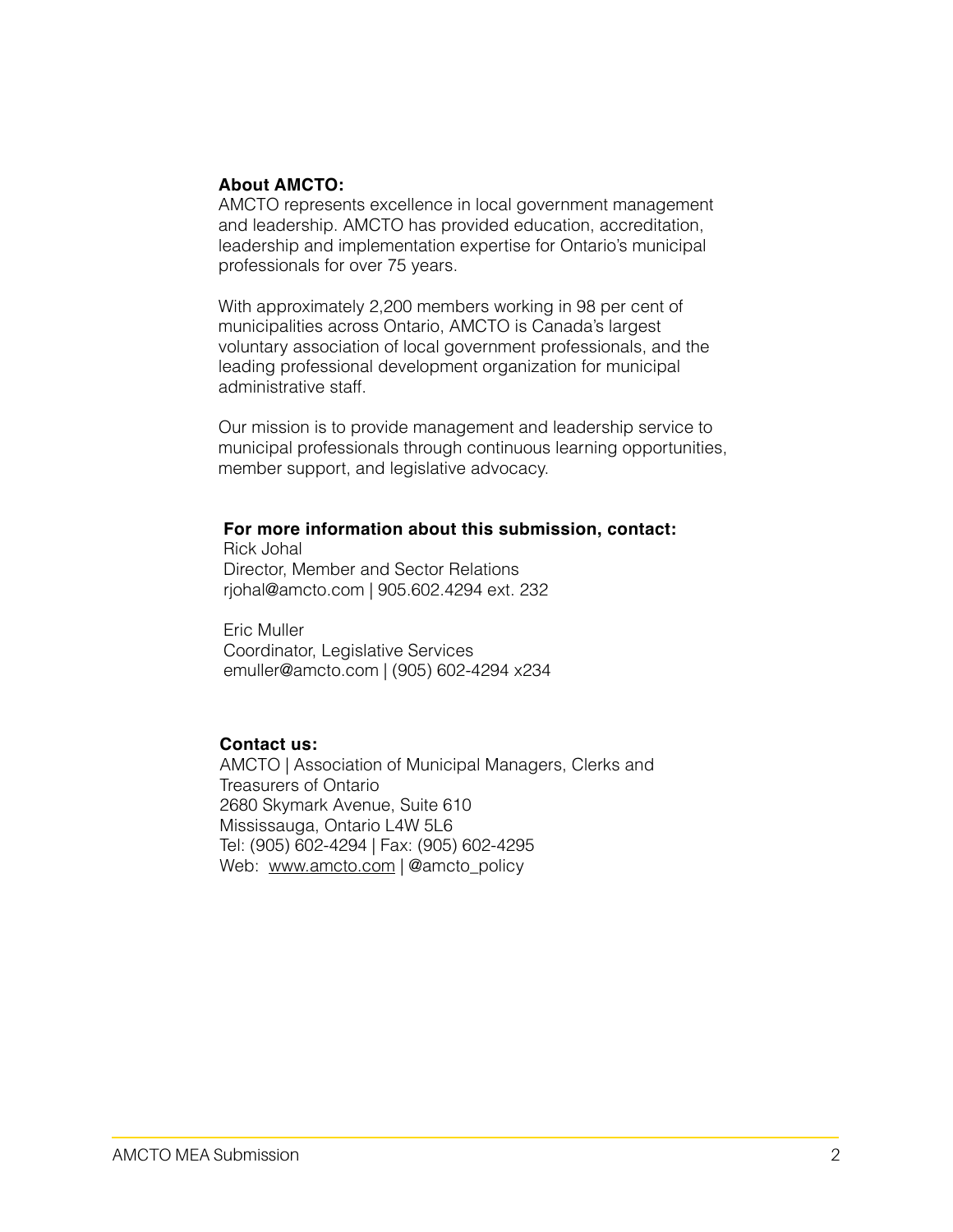

July 22, 2015

Honourable Ted McMeekin Minister of Municipal Affairs and Housing 777 Bay Street, 17th Floor Toronto, ON M5G 2E5

Dear Minister McMeekin

#### **RE: Municipal Elections Act Review**

I am writing on behalf of AMCTO and the more than 2,200 municipal professionals who make up our membership, to present our submission as part of the *Municipal Elections Act* Review.

AMCTO is pleased to present our submission which is organized around the themes of *modernization and clarity.* It contains a series of recommendations that we hope will help to improve the administration of municipal elections in Ontario by providing greater clarity and consistency to the Municipal Elections Act (MEA) and narrowing the modernization gap. AMCTO has a long tradition of promoting excellence in election administration, and we would encourage the Ministry to rely on the expertise of our members to help improve this important piece of legislation.

We appreciate your consideration of our suggestions and look forward to hearing back in a timely manner. Should you have any questions about this submission, please do not hesitate to contact Rick Johal, Director of Member & Sector Relations at AMCTO. He is best reached at [rjohal@amcto.com](mailto:rjohal@amcto.com) or 905 602 4294 Ext. 232.

Yours sincerely,

Chris Wray AMCTO President

*C. Deputy Minister Laurie LeBlanc*

*C. Assistant Deputy Minister Kate Manson-Smith* 

*C. Pat Vinini, Executive Director – Association of Municipalities of Ontario (AMO)*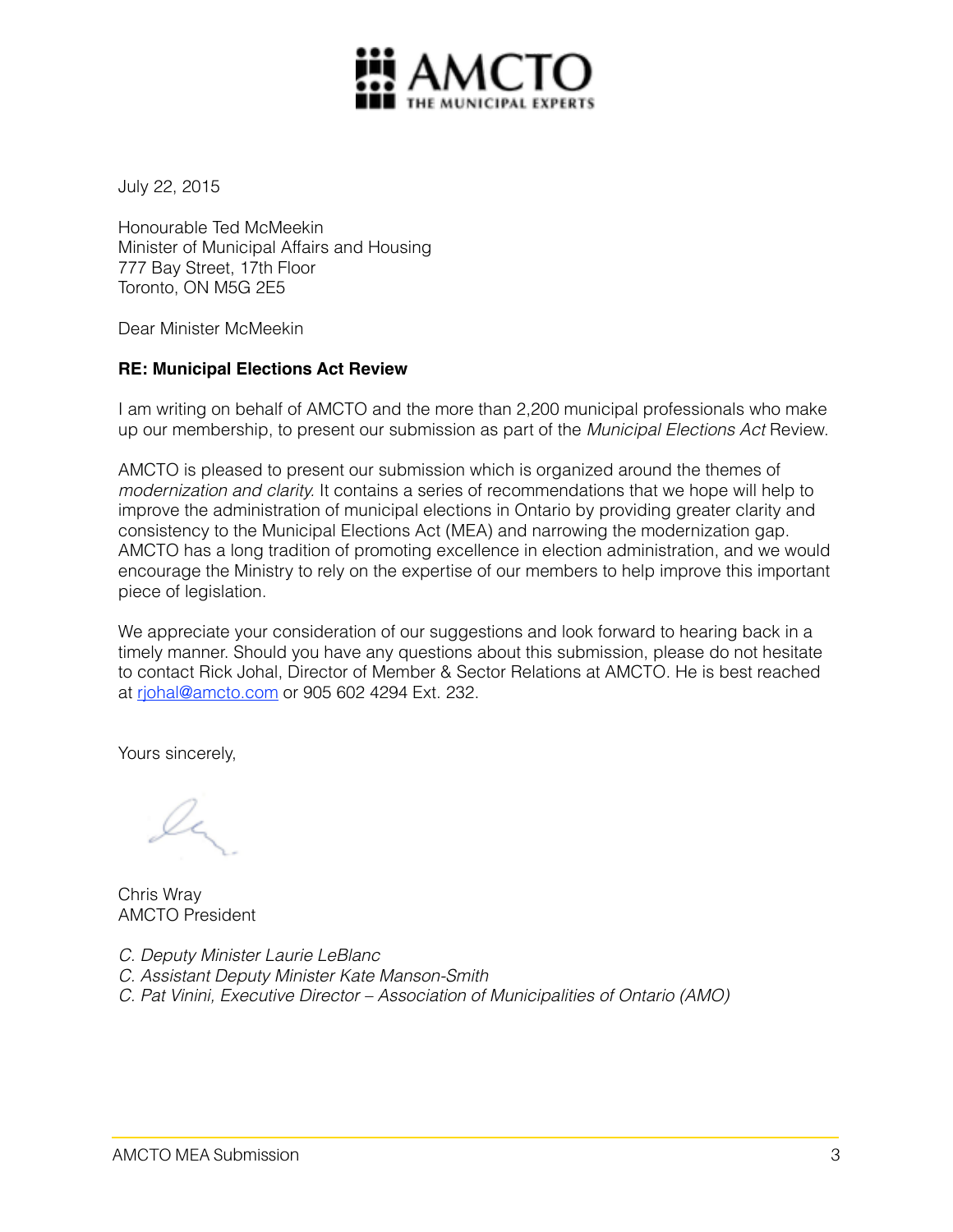# INTRODUCTION

Since the last round of changes to Ontario's *Municipal Elections Act (MEA)*, 1996, local government elections in Ontario have undergone a significant period of transition. Though changes have occurred on multiple fronts, the overwhelming shift has been towards greater modernization. The use of technology has expanded at a rapid rate, and new voting methods have moved from the periphery to the core. These changes have all taken place alongside the rise of a technologically-enabled economy, an increasingly digitally-literate electorate, and in an era where information is traded instantaneously through a variety of digital media platforms.

Yet, despite these broader changes to society and the expansion of new elections technology and Internet voting, the majority of the *MEA* is still written for elections that use paper ballots in traditional brick and mortar polling places. The result, is a growing modernization gap between the way that elections are envisioned in the *MEA,* and the way they are increasingly administered in practice. The occasion of this legislative review provides an excellent opportunity to breathe new life into the *MEA*, and transform it into a modern piece of legislation that truly reflects the way that municipal elections are administered in 2015.

However, while closing the modernization gap is one of the key opportunities offered by this review, it is not the only one. There are additional issues<sup>1</sup> that have built up over time and become barriers to effective election administration. Some are systemic problems, like the poor quality of the voters' list, while others are tied specifically to existing gaps, ambiguity, or impediments, currently contained within the *Act*.

This submission is organized around the themes of *modernization* and *clarity*. It contains a series of recommendations that are designed to improve the administration of elections by providing greater clarity and consistency to the *MEA*, and narrowing the modernization gap. Its recommendations are the result of a thorough review conducted by an advisory group of Municipal Clerks, with experience conducting elections across all regions of Ontario. It is grounded in the commitment to ensure that elections at the municipal level are fair, free and accessible for everyone who seeks to participate.

## *Recommendations:*

**Recommendation 1:** Amend the *Municipal Elections Act* to allow candidates to file financial forms electronically (Without passing a by-law)

 $1$  See Appendix B for a list of additional "housekeeping" recommendations.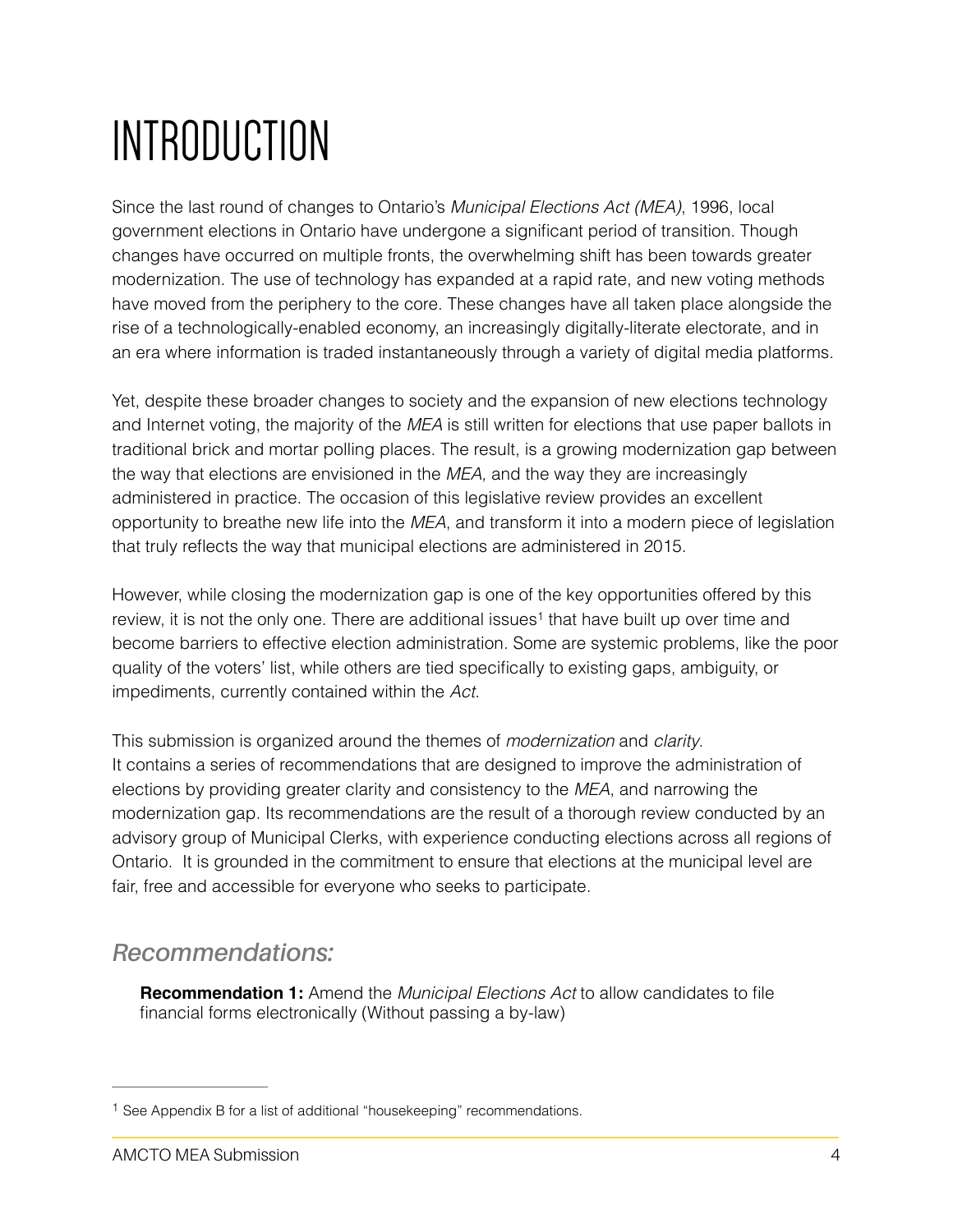**Recommendation 2:** Remove the requirement for original signatures for everything except for filing a nomination (Form 1) and/or appointing a proxy (Form  $3)^2$ 

**Recommendation 3:** Remove the requirement for documents to be delivered by registered mail

**Recommendation 4:** Remove the "voting place" wording in s.48 (1), so that the provision also applies to voting that takes place outside an established polling location

**Recommendation 5:** Clarify the role of scrutineers where unsupervised or remote voting is in place, and establish a minimum age

**Recommendation 6:** Create a new requirement within the *Act* for municipalities to develop an election accessibility plan

**Recommendation 7:** Remove the requirement for election-related accessibility reporting to go to Council after the election, and instead allow it to be proactively posted to an accessible web page

**Recommendation 8:** Shorten municipal elections, and do not allow candidates to file their nomination form until June 1<sup>st</sup> of the election year

**Recommendation 9:** Work with the Ministry of Education to mandate Election Day as a province-wide professional development day for municipal and school-board elections

**Recommendation 10:** Provide candidates the authority to determine what payment methods will be accepted for contributions to their campaign

**Recommendation 11:** Clarify the rules and establish clearer procedures for municipalities to deal with third party advertising

**Recommendation 12:** Give municipalities the option to limit or prohibit corporate and union donations

**Recommendation 13:** Consider a nominal increase to the candidate nomination fee, and make it nonrefundable

**Recommendation 14:** Include the principles of the *Act*, as outlined in *DiBiase v. Vaughan (City), 2007*, in the *MEA*

**Recommendation 15:** Clarify the conflicting authority of Council versus staff with respect to election administration

**Recommendation 16:** Provide the Clerk authority to determine the vote casting and counting method in their municipality

**Recommendation 17:** Clarify Council's role in creating compliance audit committees, so that it is responsible for establishing the committee but not appointing its members

This recommendation may also require amendments to the *Electronic Commerce Act* <sup>2</sup>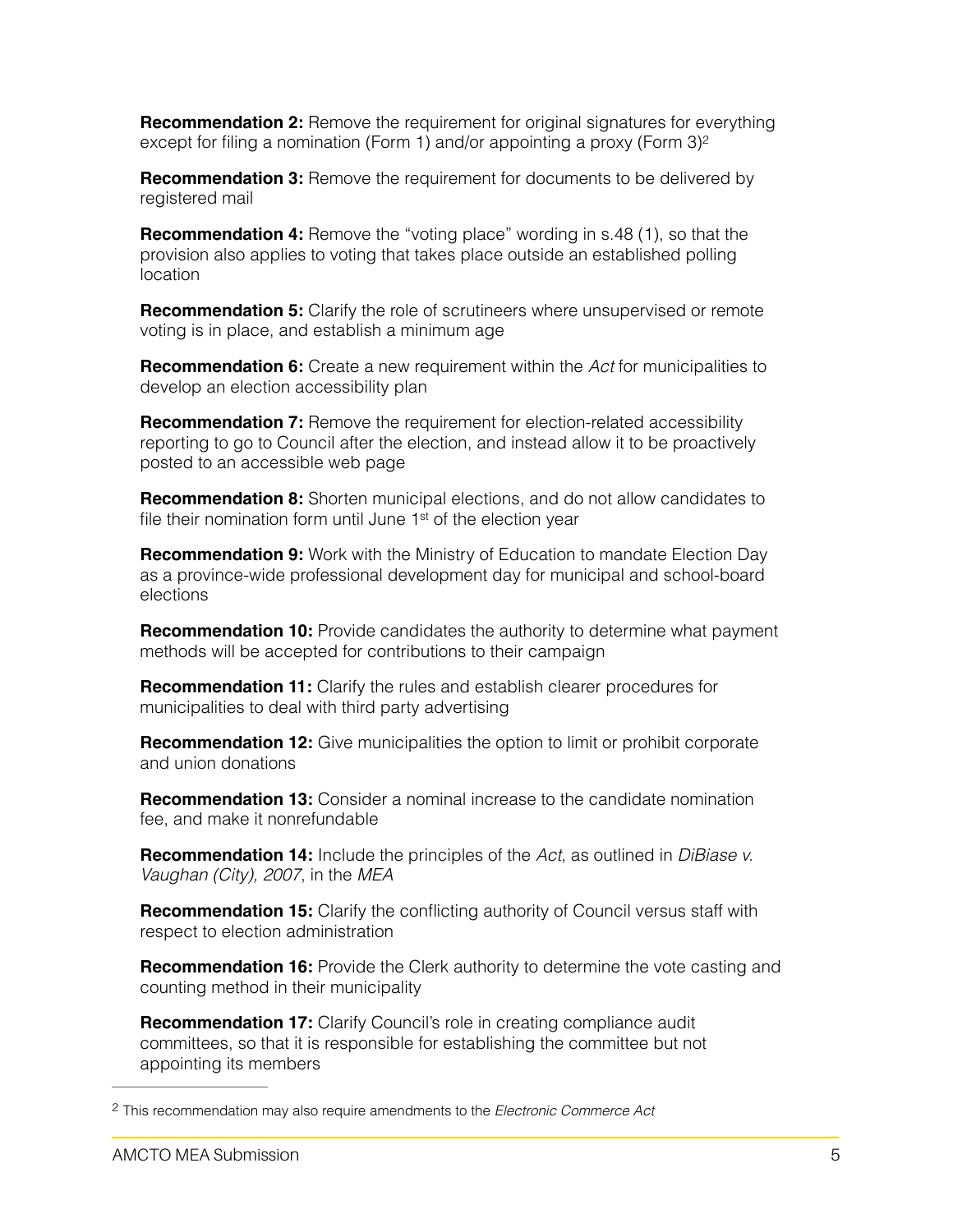**Recommendation 18:** Give the Clerk discretion to extend voting hours and provide special voting occasions on Election Day or for advance voting

**Recommendation 19:** Extend the Clerk's discretion throughout the election period under s.22 so that hearings are no longer required to remove a name from the voters' list

**Recommendation 20:** Create a new section dedicated to Question/ By-law Registrants, clearly defining the rules, who must register, and a process for noncompliance

**Recommendation 21:** Establish rules for finalizing financial statements and auditors' reports (Form 4), and clarify if a candidate is allowed to makes changes before the filing deadline

**Recommendation 22:** Review the penalties and oversight contained in the *Act*, and consider a range of potential penalties, so that the severity of each punishment matches the nature of each offence

**Recommendation 23:** Clarify the role of the Clerk when it comes to enforcement

## *A note on the voters' list:*

This submission does not include recommendations for reforming the voters' list (outside of minor adjustments to s.22). An accurate list of electors is a foundational element of any successful election, and yet currently one of the biggest barriers faced by election administrators. In the last few municipal elections in Ontario, the voters' list was plagued by inaccuracies, and despite promises of reform, has remained a thorn in the side of election administrators across the province. AMCTO believes that there are serious structural issues with the way that the voters' list is created in Ontario, and has called for a new [approach to creating the list. For more on AMCTO's position, read our 2015 position paper](http://www.amcto.com/imis15/content/GOVT_RELATIONS_ISSUES/AMCTO_Voters__List_Position_Paper_.aspx) *Time to Fix the Voters' List*.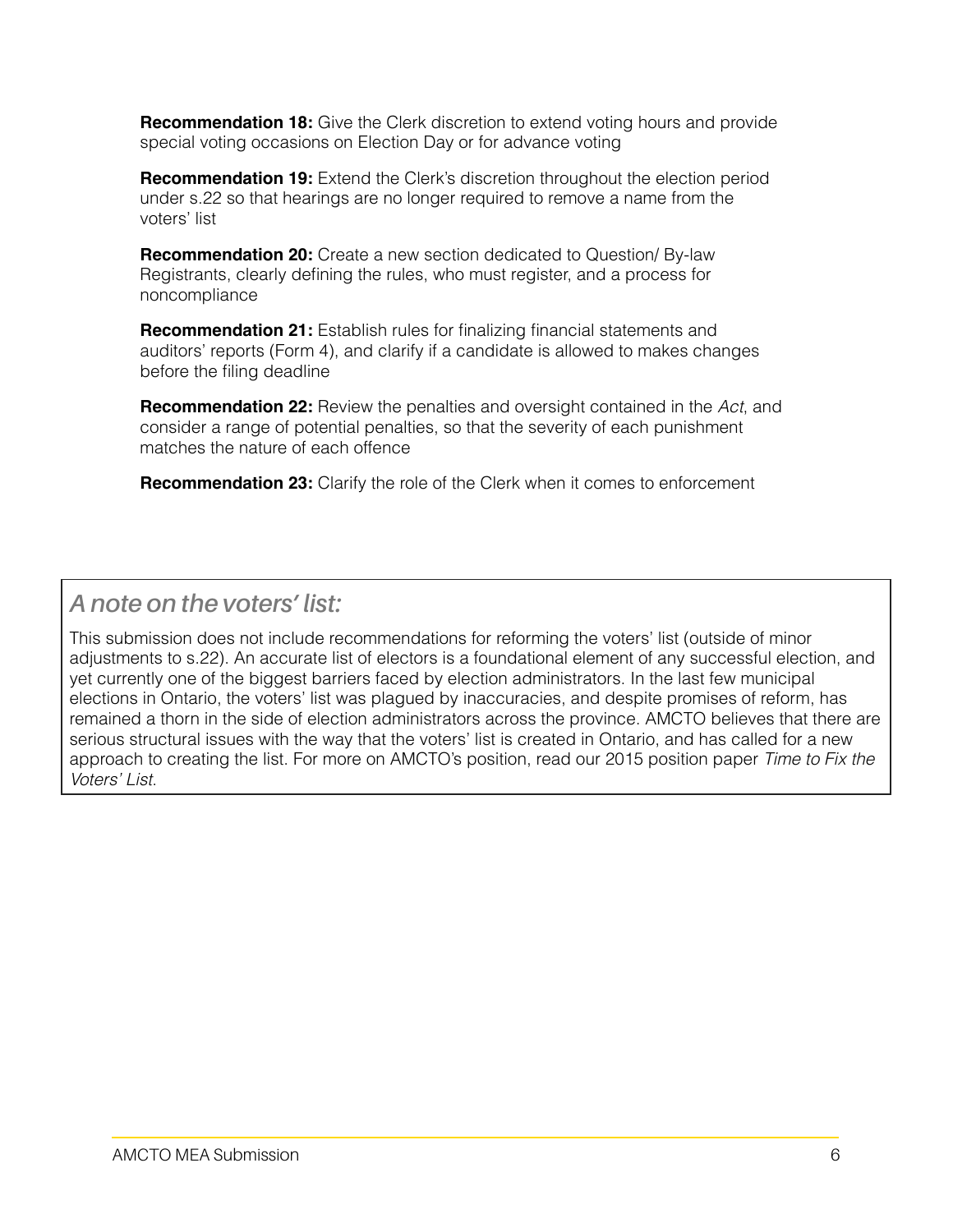# MODERNIZATION

As our world becomes more deeply embedded in the use of technology, elections, at the local level at least, are beginning to follow suit. Though paper ballots and manual vote counting are still used by most communities in Ontario, they are increasingly becoming relics of a bygone era. In 2014 a growing number of communities used electronic vote tabulators and 97 municipalities incorporated some form of Internet voting<sup>3</sup> into their election. Going forward the use of new digital technologies and alternative voting will only continue to expand, $4$  and the *MEA* must keep pace with this growth.

## *Modernizing central provisions of the Act*

One of the most important ways that this legislative review can help to modernize the *MEA* is to reassess central provisions of the *Act*, and integrate a more nuanced recognition of the use of technology. This is especially the case with transactions that happen between a candidate and the Clerk, which are still largely defined by traditional methods of communication and interaction.

Outside of the *MEA*, transactions in Ontario are increasingly happening electronically. Residents of this province can now bank, study, socialize and shop in a completely digital environment. These transformations are impacting all areas of society, including the public sector, and will continue to push government's to deliver services and interact with their citizens in new ways. For instance, the government recently announced new measures that will allow real estate transactions to be completed with electronic signatures.5

Some sectors, such as healthcare, have embraced the transformational power of technology, and are increasingly making use of new digital innovations like electronic health records, telemedicine, and e-prescriptions.<sup>6</sup> At present, however, the *MEA* does not create an enabling environment for the same changes to happen during municipal elections. Despite the widespread adoption of new technology across sectors, the *MEA* still requires Clerks and candidates to rely on hard paper copies, original signatures and registered mail. While there

Internet Voting Project, http://www.internetvotingproject.com/learn/ (Accessed June 25, 2015). <sup>3</sup>

<sup>86</sup> per cent of respondents to AMCTO's 2014 post-election survey indicated that they were satisfied with Internet <sup>4</sup> voting, while 56 per cent said that they would recommend using it in 2018 (Source: AMCTO Post Election Survey, January 2015,  $n = 119$ ).

Ministry of the Attorney General, "Ontario Allows Real Estate Documents to Be Signed Electronically," Government <sup>5</sup> of Ontario, June 29, 2015.

<sup>&</sup>lt;sup>6</sup> ITAC, Advancing Health and Prosperity: A Brief to the Advisory Panel on Healthcare Innovation, 2014.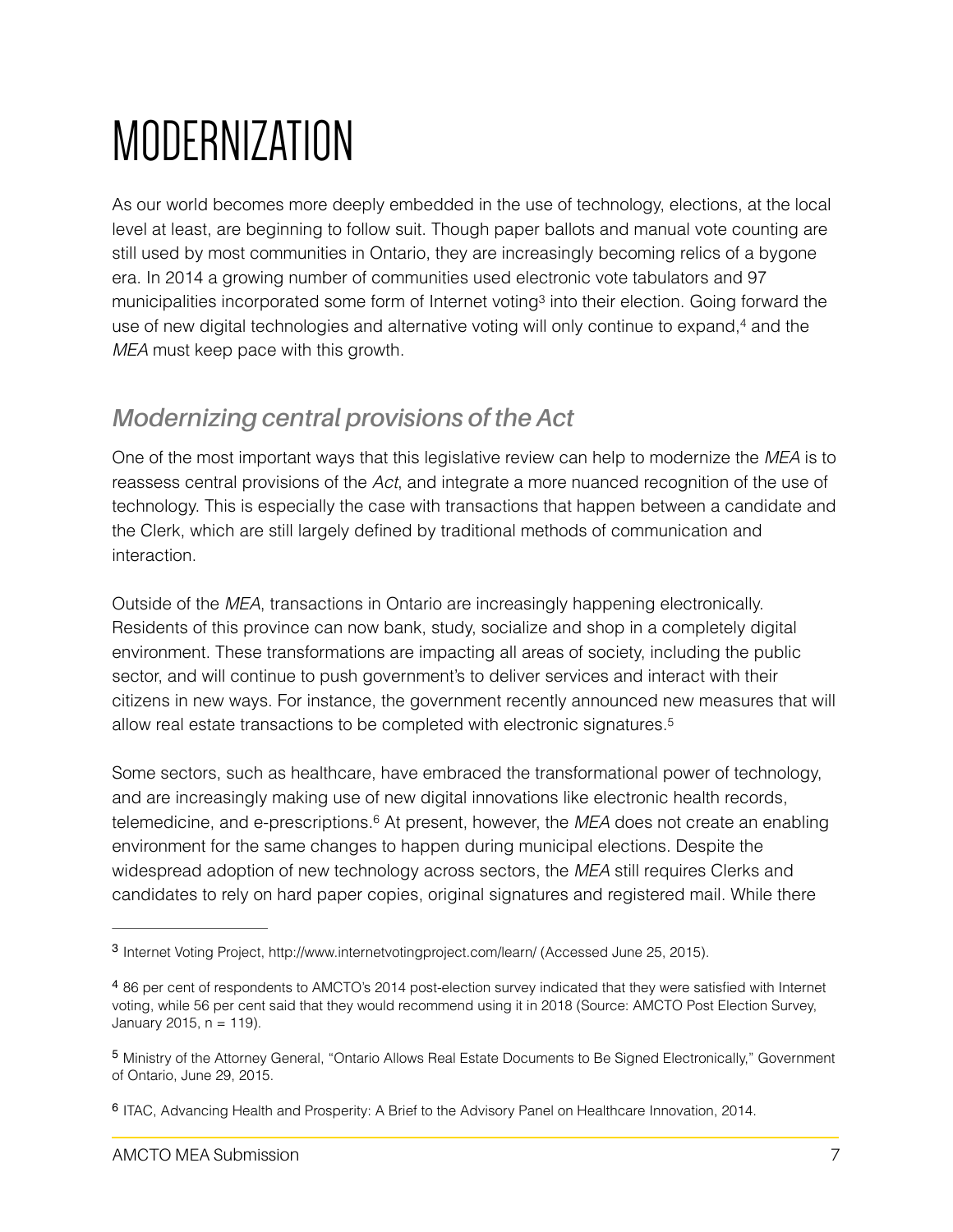are some allowances for electronic filing, they are cumbersome and ineffective. For instance, following the completion of an election campaign candidates cannot file their financial statements electronically unless their municipality passes a by-law allowing them to do so.7 Given the range of activities now happening online, it should be easier for candidates to

complete straight-forward tasks electronically in a more efficient and less onerous manner.

One of the roadblocks to allowing more election-related transactions to happen electronically, however, is the *Sec. 78(7):The Council of a local municipality may pass a by-law authorizing electronic filing under this section subject to such conditions and limits as are set out in the by-law*

requirement for original signatures. Sec.14 of the *MEA*<sup>8</sup> requires that any signed document being filed with an election official must bear an original signature. There are two circumstances—appointing a proxy and filing candidate nomination paperwork—where having an original signature is necessary. These are both situations where it is important for the Clerk to interact with either the voter or candidate, and important to have a record of that transaction. In all other circumstances, however, it imposes an unnecessary burden on candidates and administrators, and acts as a roadblock to modernization.

Alongside paper filing and electronic signatures, a final obstacle to enabling more modern transactions is the requirement for sending information by registered mail. Given the recent changes to Canada Post service, the ubiquity of email use, and the growing menu of an additional digital alternatives, this requirement is increasingly difficult to justify. It is timeconsuming, expensive, and unnecessary.

**Recommendation 1:** Amend the *Municipal Elections Act* to allow candidates to file financial forms electronically (without passing a bylaw)

**Recommendation 2:** Remove the requirement for original signatures for everything except for filing a nomination (Form 1) and/or appointing a proxy (Form 3)

**Recommendation 3:** Remove the requirement for documents to be delivered by registered mail

<sup>&</sup>lt;sup>7</sup> See sec.78(7)

This recommendation may also require amendments to the *Electronic Commerce Act* <sup>8</sup>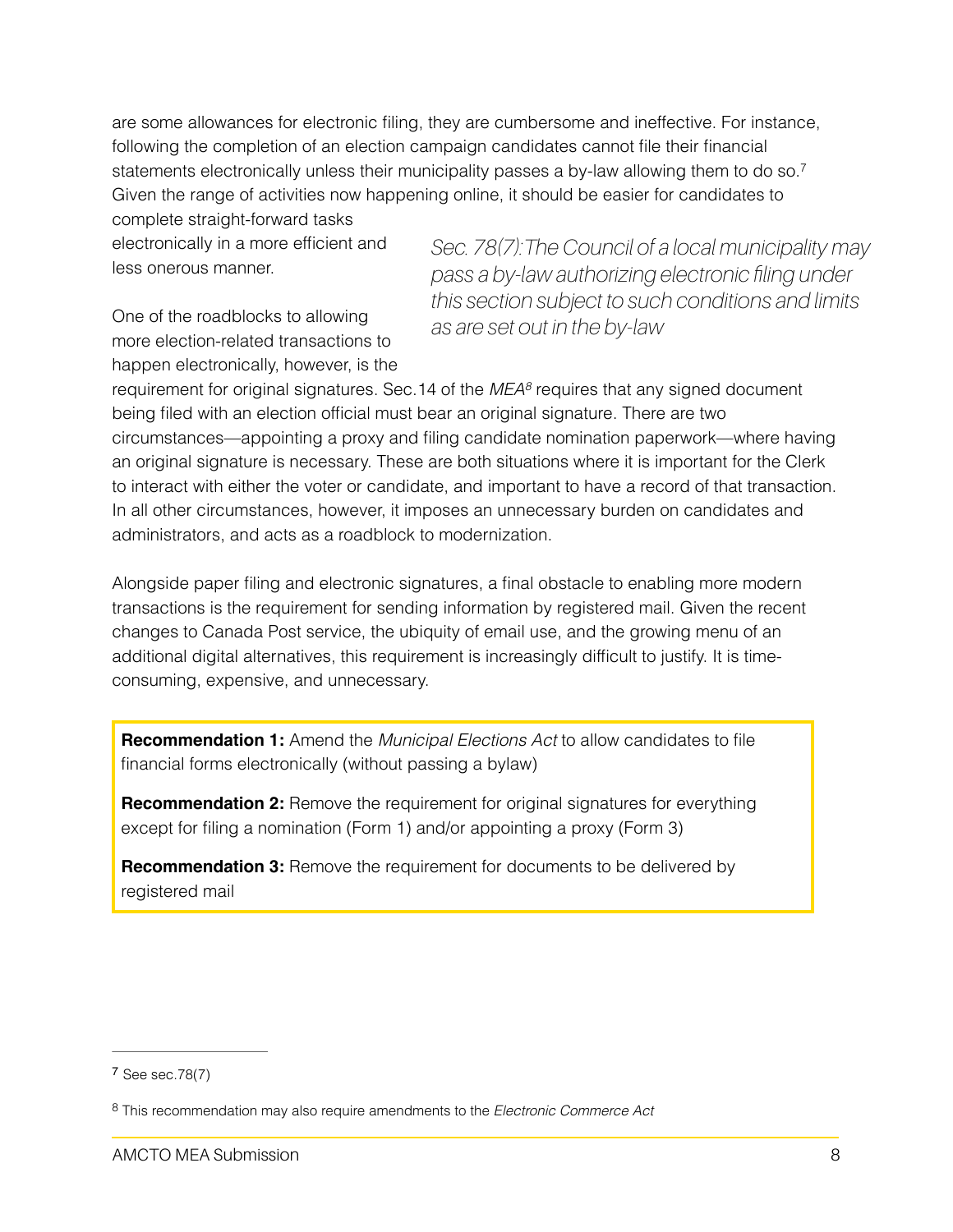## *Reflecting the use of new technology and alternative voting*

One of the most fundamental changes to municipal elections in Ontario in the past 5 to 10 years has been the gradual embrace of new technology and the growth of Internet voting. Local governments in Ontario began using Internet voting in 2003, and the number of municipalities to adopt the practice has grown in each subsequent election. Municipalities have been overwhelmingly satisfied with their use of Internet voting, despite the apprehension, uncertainty and fear expressed in the media. For instance, 86 per cent of respondent municipalities to AMCTO's 2014 post-election survey indicated that they were satisfied with the outcome, and more than half plan to recommend its use in 2018.<sup>9</sup> The Town of Ajax even went to a completely paperless, Internet election in 2014. Some projections estimate that by 2018, almost 200 municipalities will be using some form of Internet voting.10

Yet, despite the steady growth of Internet voting, a number of provisions within the MEA do not yet reflect its use. For instance, while sec. 48 includes protections designed to prevent an elector from being influenced in a "voting place," it does not account for the fact that in jurisdictions with Internet voting, a polling place could be anything from a shared apartment, to a coffee shop, library, or anywhere a person takes their mobile device. As the use of Internet

*Sec. 48(1):While an elector is in a voting place, no person shall attempt, directly or indirectly to influence how the elector votes*

voting continues to grow, our idea of what a "voting place" is will also need to evolve, and a good place for this to start would be within the MEA.

The polling place is not the only election institution that will need to evolve with the expanding use of technology, however. The process of scrutineering is also changing in every community that incorporates the use of Internet voting into their election. As voting in the digital age is no longer neatly contained to school auditoriums or church basements, the rules are not as clear as they once were. The *Act* details significant attention to the role of scrutineers during an election, ensuring that candidates are permitted to appoint a scrutineer for each ballot box and voting place. But what happens when there are thousands of polling places and no formal ballot box? There is currently no clarity about how election results can be scrutineered in jurisdictions that use Internet voting. This is a gap that needs to be filled.

 $9$  AMCTO Post Election Survey, January 2015, n = 119

<sup>&</sup>lt;sup>10</sup> Goodman, Nicole and Jon Pammet, "The Patchwork of Internet voting in Canada," Internet Voting Project.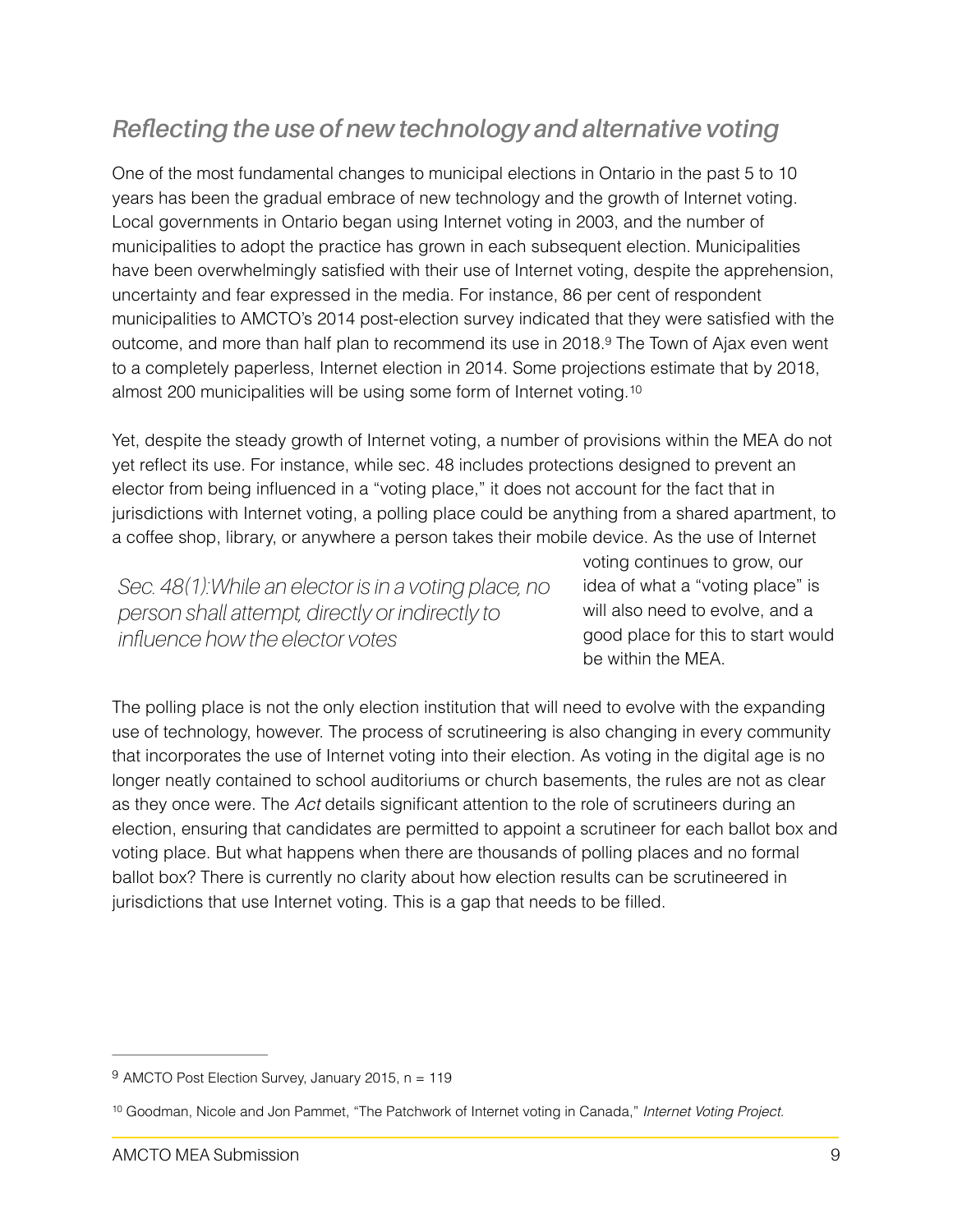**Recommendation 4:** Remove the "voting place" wording in s.48(1), so that the provision also applies to voting that takes place outside an established polling location

**Recommendation 5:** Clarify the role and minimum age of scrutineers where unsupervised or remote voting is in place

## *Enhancing accessibility planning and reporting*

Many Clerks would agree that making the voting process easy and open is one of their most important responsibilities during an election. The *MEA* requires that all voting places in municipal elections are accessible to all voters, and as seen in Figure 1, municipalities across the province are engaged in a wide spectrum of activities to promote openness, inclusivity, and accessibility during their election.

### *Figure 1:* Accessibility in the 2014 Municipal Election



Source: AMCTO 2014 Post Election Survey, January 2015 (n=112)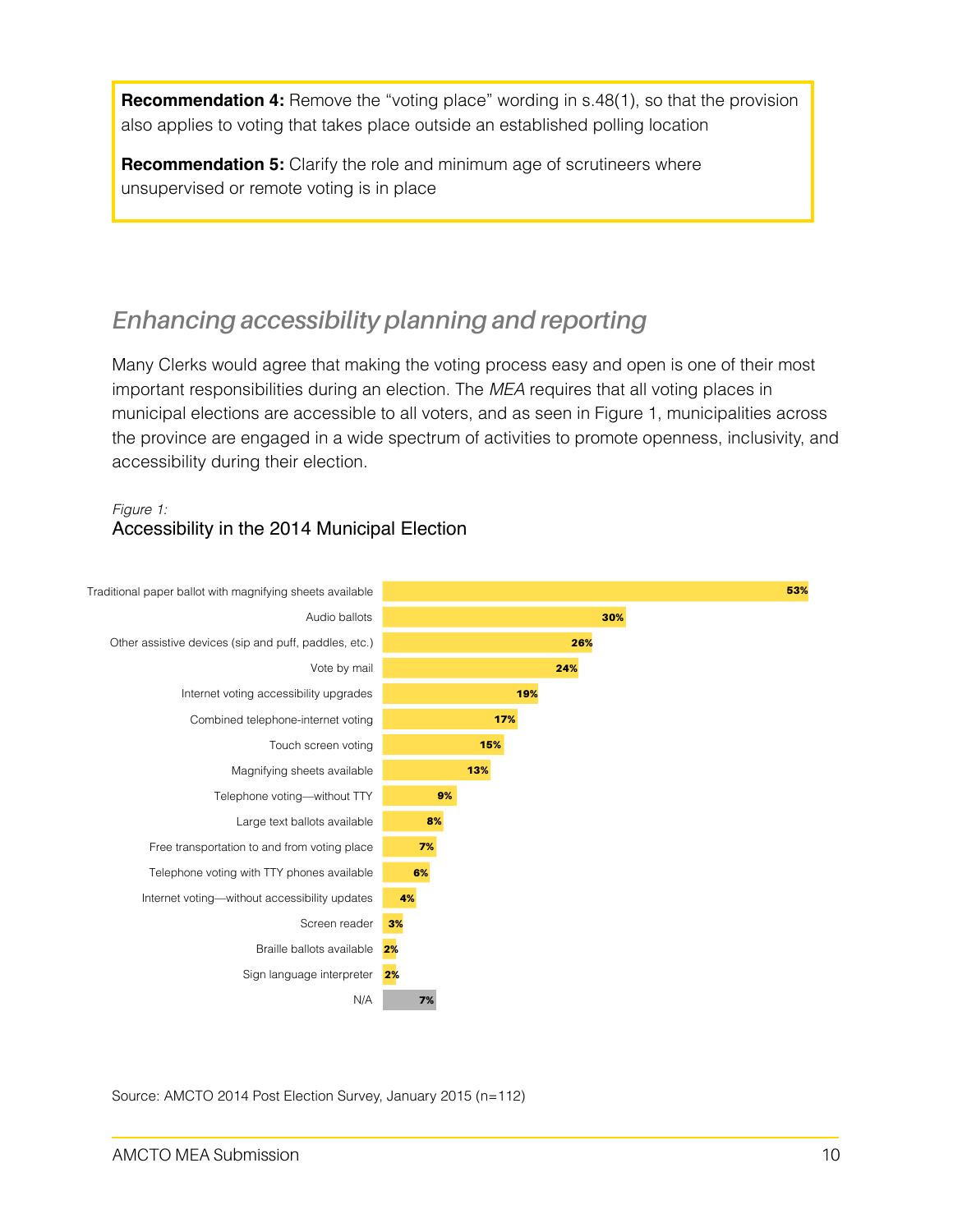Yet while many municipalities are already working to comply with requirements under the *Accessibility for Ontarians with Disabilities Act (AODA)* and in some cases even going above and beyond those requirements, there is still room to make the election process more accessible. One way to ensure that accessibility holds a more prominent place during the election, would be to firmly embed it within the planning process before decisions are made, and require municipalities to formally report on how they intend to be more accessible.

Another way to improve election accessibility is to make the existing reporting requirements more effective. Sec. 12.1(2) of the *Act* requires municipalities to report to Council within 90

days about how they made their election accessible. However, there are a number of issues with this provision. As will be discussed in more detail below, reporting to Council on administrative issues creates confusion. It gives councilllors and the public the impression that Council is responsible for administrative issues—in this case election accessibility—when in fact, the onus for ensuring that the election

*Sec. 12.1(2):Within 90 days after after voting day in a regular election, the clerk shall submit a report to council about the identification, removal and prevention of barriers that affect electors and candidates with disabilities*

has regard for the "needs of electors and candidates with disabilities" is clearly assigned to the Clerk. The more significant issue though, is that this provision is simply not effective. If the goal is, as it should be, reporting back to the community on what was done to make the election accessible, then taking a report to Council is not the best way to achieve that goal. Rather, if the information is meant for the community it should be made available directly to the community, by placing it where most people now go to get information: the Internet.

**Recommendation 6:** Create a new requirement within the *Act* for municipalities to develop an election accessibility plan

**Recommendation 7:** Remove the requirement for election-related accessibility reporting to go to Council after the election, and instead allow it to be proactively posted to an accessible web page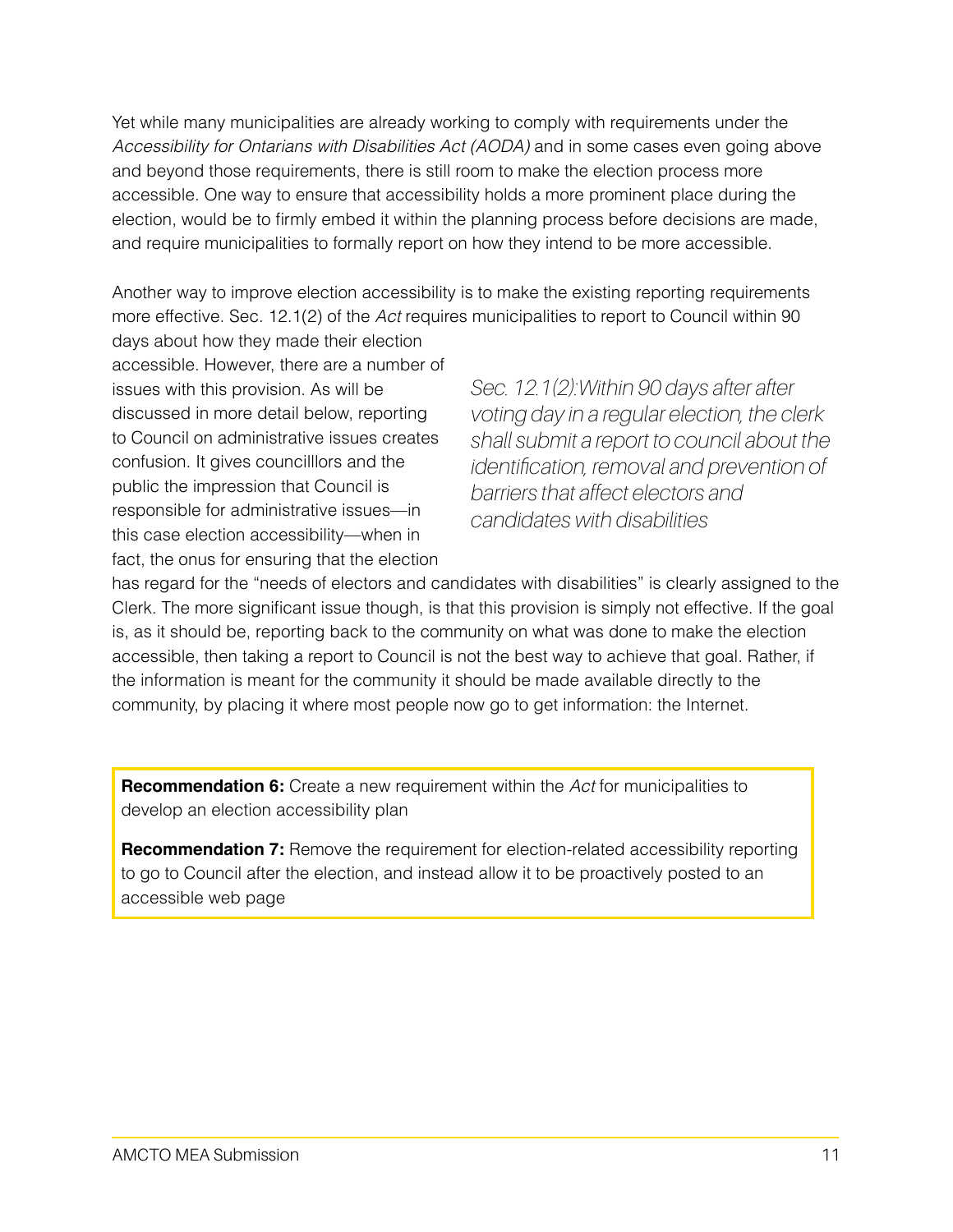## *Streamline the campaign period*

Voter turnout is an important indicator of social cohesion, however, like many other highly industrialized countries, Canada is facing a long-term trend of declining voter turnout.<sup>11</sup> In fact, as seen in Figure 2, turnout in Canada is low even amongst this cohort. During the 2011 federal election, only 53.6 per cent of eligible electors cast a ballot, the second lowest rate in Canadian history. AMCTO's 2014 post-election survey found similarly low levels of voter turnout at the municipal level (Figure 3).12



#### *Figure 2:* Voter turnout, OECD Countries (2011)

Source: Alberti, Mike, "Voter turnout in different OCED countries," *Organization for Economic Cooperation and Development,* 2011.

<sup>&</sup>lt;sup>11</sup> Conference Board of Canada, Voter Turnout: How Canada Performs, January 2013, http:// www.conferenceboard.ca/hcp/details/society/voter-turnout.aspx

<sup>&</sup>lt;sup>12</sup> AMCTO Post Election Survey, January 2015,  $n = 119$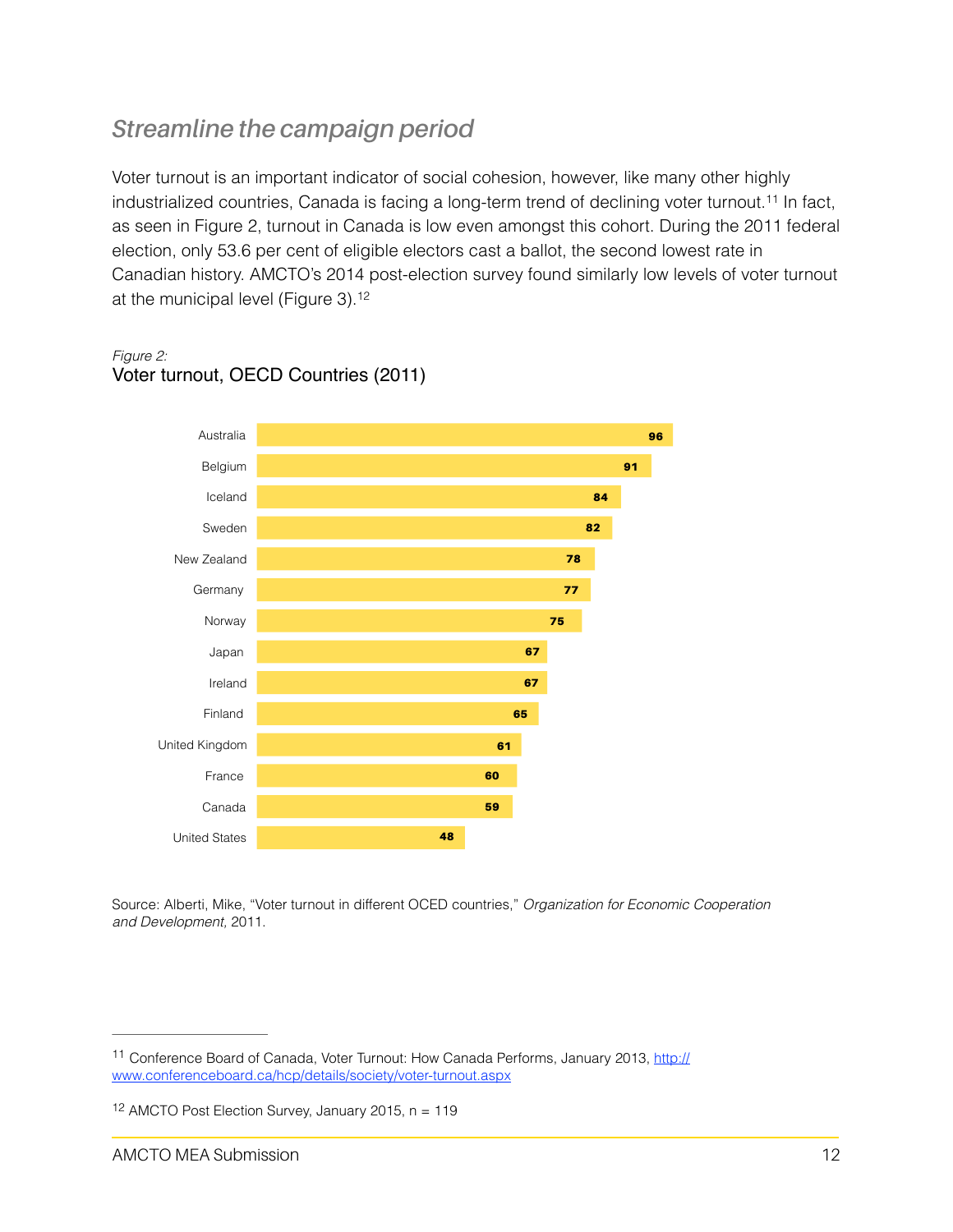There is no clear consensus about what factors contribute to low voter turnout. A study conducted by Elections Canada, for instance, found a variety of explanations, including vacations, being too busy, work or family.<sup>13</sup> Yet, while the keys to electoral engagement are complex and difficult to locate, there are some steps that can be taken as part of this review to ensure that there are no unnecessary barriers to participation. The results will not necessarily lead to increased participation, but will ensure that those who wish to exercise their democratic franchise are free to do so.







Source: AMCTO 2014 Post Election Survey, January 2015 (n=112)

There is a growing recognition amongst local citizens and even the Minister of Municipal Affairs and Housing<sup>14</sup> that the campaign period for local government elections is excessively long. As it stands the length of municipal elections far exceed the writ period for campaigning at either the provincial or federal level. For campaign finance purposes the election can run at least a full year, and in many circumstances even longer. While all communities benefit from vigorous

<sup>&</sup>lt;sup>13</sup> Elections Canada, Report on the Evaluations of the  $40th$  General Election, October 14, 2008.

<sup>&</sup>lt;sup>14</sup> Rider, David, "Ontario open to big changes in municipal elections," The Toronto Star, April 27, 2015.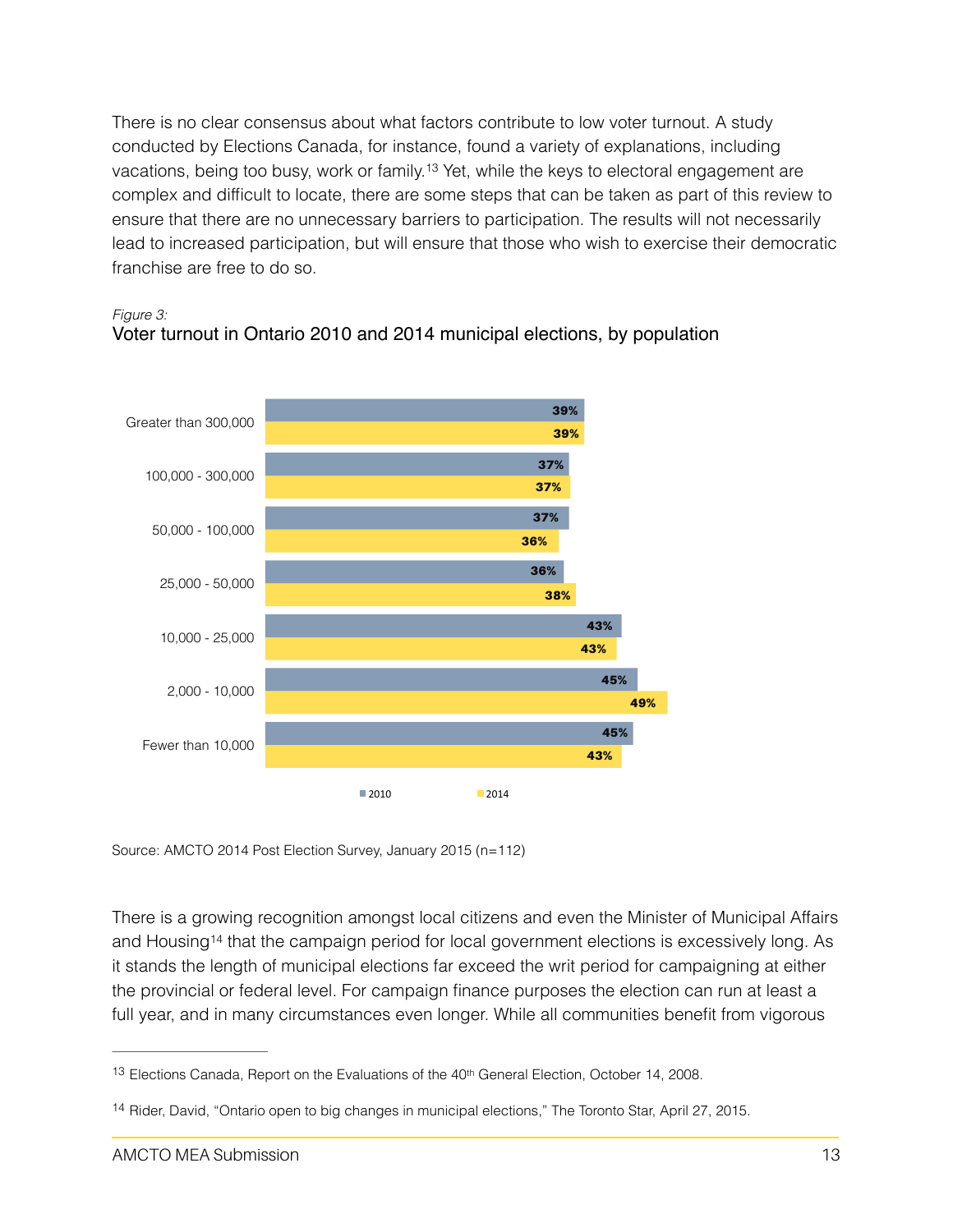debate and hard-fought campaigns, there is a limit to how long candidates and voters alike can reasonably be expected to sustain an interest. Longer elections are more expensive for candidates, harder to run for administrators, and potentially disengaging for an already disengaged electorate. Moving the nomination period to June 1st would make the campaign period shorter, while also giving candidates in smaller municipalities—who may still be working full-time jobs with less sophisticated campaign infrastructure—enough time to campaign.

Aside from shortening the campaign period, another way to streamline the campaign period is to ensure that there are available places for municipalities to place polling stations. Schools are the most common polling places during elections, and there are few alternatives that have the same size, location and stature in a community that public schools do. They are easy to find and known to most citizens in the community, which can help limit barriers to voting on Election Day. However, there is a significant level of concern amongst parents that using schools during elections poses a significant safety and security concern, as schools have to relax security provisions to allow voters to enter. Many schools have responded by requiring municipalities to hire security personnel, or telling them to place the polling station somewhere else. The result is tension between Clerks, who are attempting to run municipal and school board elections, and school administrators who are trying to ensure the safety of their students and comply with the provincial *Safe Schools Act*.15

Continued access to school facilities for municipal and school board election purposes is important to the local electoral processes. The school safety concerns, which are legitimate, can be addressed. For example, in 2014 York Region made Election Day a professional development day, allowing municipalities in York Region to freely use schools as polling places, and relieving parents and school administrators from having to worry about safety and security. Replicating this York Region initiative across the province would resolve the concerns of municipalities and school administrators, paving the way for a smoother, simplified Election Day, and ensuring that voters' can easily locate their polling place. The Ontario Public School Board Association has already indicated its willingness to participate in further discussions about this with municipalities before the 2018 election. 16

**Recommendation 8:** Shorten municipal elections, and do not allow candidates to file their nomination form until June 1st of the election year

**Recommendation 9:** Work with the Ministry of Education to mandate Election Day as a province-wide professional development day for municipal and school-board elections

<sup>&</sup>lt;sup>15</sup> Ontario's Safe Schools Policy, codified in the Safe Schools Act, requires schools to create an environment that is safe and secure. (Source: Ministry of Education, "Safe Schools Policy and Practice: An Agenda for Action," Government of Ontario, June 2006).

<sup>&</sup>lt;sup>16</sup> This may require further amendments to Regulation 304 under the Education Act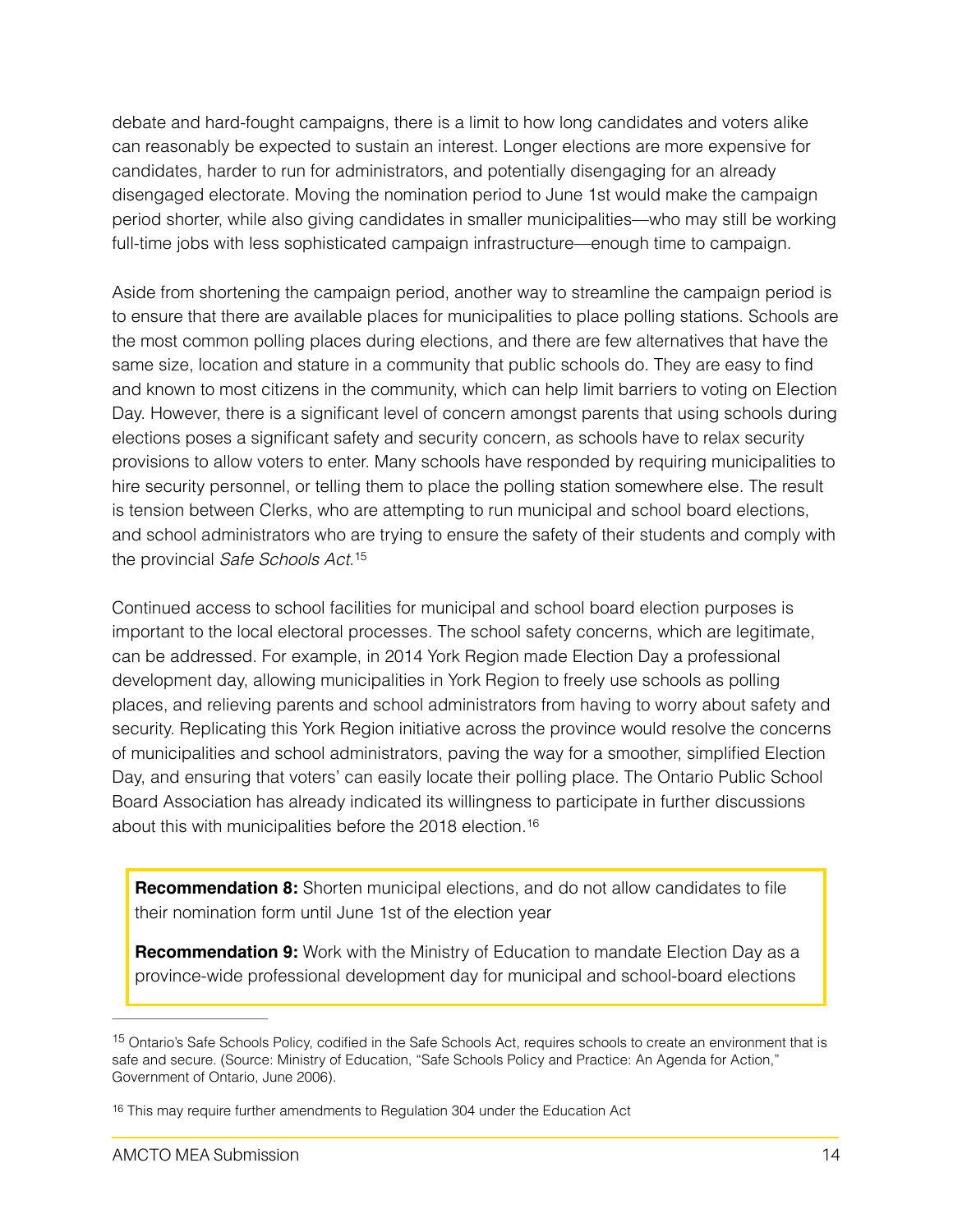## *Modernize and update campaign finance*

Perhaps no area of our society has felt the impact of increasing modernization as strongly as the financial sector. Since the last round of amendments to the MEA, there have been seismic shifts in the world of finance. Residents of Ontario can now complete most financial transactions online, sometimes simply with the use of a smartphone. Individuals and businesses meanwhile, are both increasingly relying on online tools and technological mobility as a means of enhancing productivity. The Canadian digital economy is growing,  $17$  and has become a key priority for the federal government, which released its *Digital Canada 150* strategy in 2014.<sup>18</sup> As a result, cheques and money orders have now been all but replaced by e-mail money transfers, PayPal, and variety of other emergent online payment methods. Given this shift towards increasingly sophisticated forms of digital and electronic finance, there is a reasonable case to be made that candidates should have the freedom to determine what payment methods they will use to accept campaign donations. A change along this line would give candidates and potential donors more options, and bring the *MEA* more in-line with the broader societal

changes to the digital economy.

In addition to modernizing some of the rules around campaign finance, there is also a need to update a number of campaign finance provisions that have not changed at the same pace as technology. For instance, there is increasing concern about the impact of money in politics. Third-party advertising, in particular, is an issue of significant concern in Ontario. Recently given high-profile attention by the creation of several groups founded to advertise in the run-up to the 2015 federal election, striking a balance between our inherent right to free speech, and the distortionary effects of uncontrolled money in politics remains a challenge. In recent years the scale of third-party advertising during provincial

#### *Figure 4:* Third-party advertising in Ontario, 2011 & 2014 Provincial Elections



Source: Office of the Premier of Ontario, "Backgrounder: Measures to Strengthen Ontario's Election System," Government of Ontario, June 4, 2015.

 $17$  For example, between 2011 and 2012, Canada's e-commerce market grew from \$6.6 billion to \$7.7 billion. (Source: Statistics Canada, "E-commerce in Canada is a billion-dollar industry," Canada Business Network, September 4, 2014).

<sup>&</sup>lt;sup>18</sup> ITAC, Canada's ICT Sector and the Digital Economy, February 2015.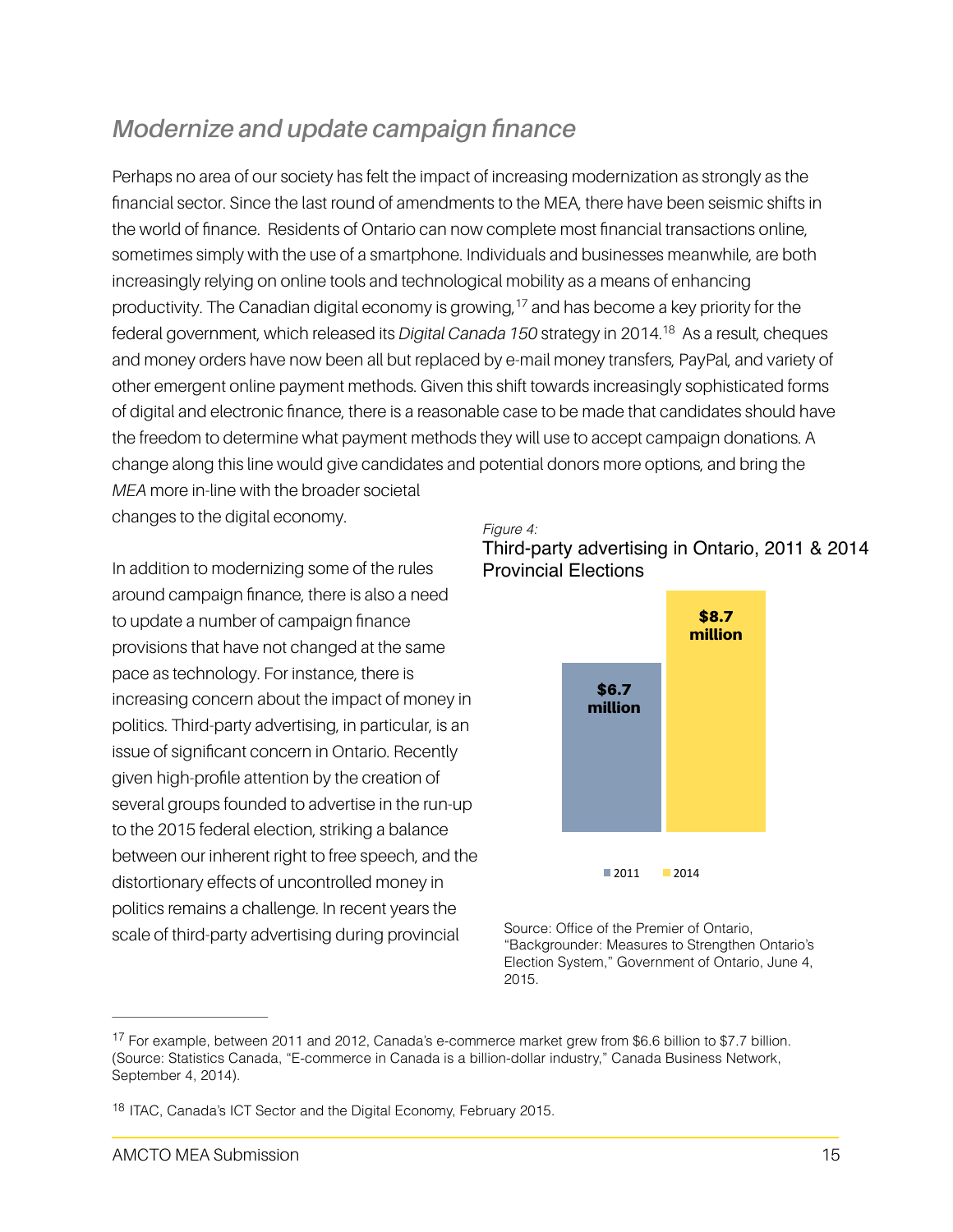elections in Ontario<sup>19</sup> has soared, growing from approximately \$6 to \$8.7 million between 2011 and 2014 elections.<sup>20</sup> It is an issue that all three levels of government are grappling with. In provincial elections in Ontario, third parties that spend \$500 or more on election advertising are required to register and report to the Chief Electoral Officer on their spending, while any spending of over \$5,000 must be audited. However, the province is currently considering a range of options to strengthening those rules, <sup>21</sup> based on recommendations made by Ontario's Chief Electoral Officer.<sup>22</sup> Similar reforms are also needed for municipal elections in Ontario, and as much as possible, these rules should align with those at the provincial level, creating greater consistency.

There is also growing concern about the role of corporate and union donations in elections. Beyond the borders of Canada, there has been spirited debate over the past few months in a variety of jurisdictions from Kentucky to Australia about the role that businesses and organized labour should be playing in electoral politics.



#### *Figure 5:* Top contributors in 2011 Ontario provincial election, by sector

Source: Elections Ontario, 2012

 $19$  There is currently no accurate figure for the scale of similar advertising in municipal elections.

<sup>&</sup>lt;sup>20</sup> Office of the Premier of Ontario, "Backgrounder: Measures to Strengthen Ontario's Election System," Government of Ontario, June 4, 2015.

<sup>&</sup>lt;sup>21</sup> Office of the Premier of Ontario, "Backgrounder: Measures to Strengthen Ontario's Election System," Government of Ontario, June 4, 2015.

<sup>&</sup>lt;sup>22</sup> Elections Ontario, Ready, Set Go! Managing Ontario's 41<sup>st</sup> General Election, 2015.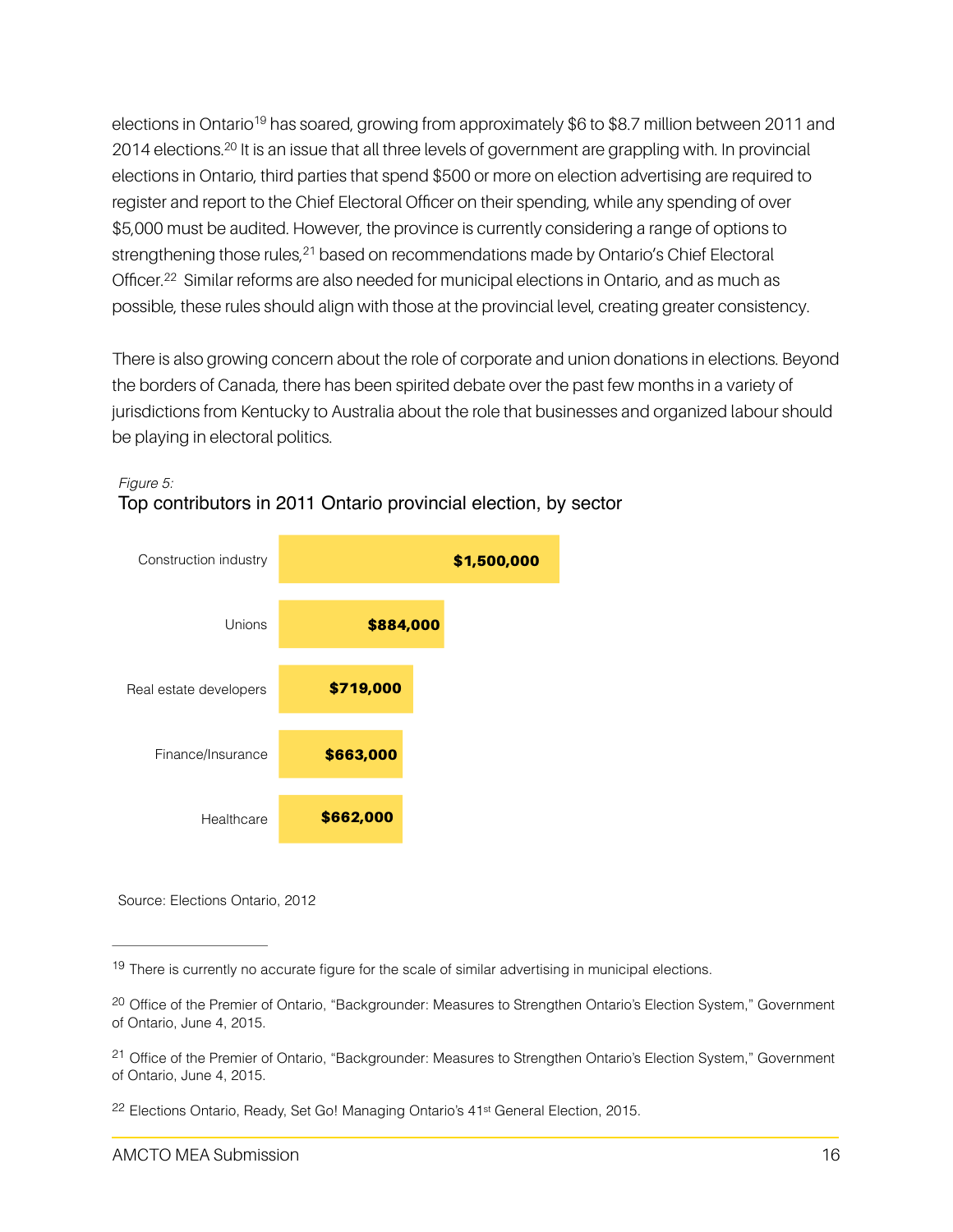Closer to home, Alberta recently passed Bill 1*, An Act to Renew Democracy in Alberta*, joining Quebec, Manitoba, Nova Scotia and the federal government, in banning corporate and union donations.<sup>23</sup> Other jurisdictions, like Vancouver, have been advocating for such change for years (including 7 unanimous council resolutions<sup>24</sup>). In Ontario, sec. 70.1(1) of the *MEA* gives the City of Toronto the option of passing a by-law to prohibit donations from corporations and unions, but

*Sec. 70.1(1): The City of Toronto may by by-law prohibit a corporation…or a trade union…from making a contribution to or for any candidate for an office on city council*

does not extend the same prerogative to other municipalities. Giving all municipalities this option would allow those communities that are

concerned about the influence of corporate and union money in their elections to do something about it, without instituting a blanket ban across the province.

Finally, despite numerous changes to the fiscal climate surrounding elections, the fee charged to candidates who want to run for office has stayed the same.<sup>25</sup> The rationale for this is clear: there should be no financial hurdle that would prevent an ordinary citizen from running for office. However, maintaining the nomination fee at an artificially low rate opens up the process to those who are not serious about being elected to higher office, and doesn't adequately offset the administrative burden shouldered by the municipality. While it is important not to impose a financial litmus test on prospective candidates, it is equally important to ensure that only candidates who are

truly serious about public service run for office. A more serious concern, however, is that the nomination fee is still refundable for candidates who decide to withdraw their nomination. Under s.34 of the *Act*, candidates receive a refund of their nomination filing fees if they withdraw their nomination, are

*Sec. 34: A candidate is entitled to receive a refund of the nomination filing fee if he or she, (a) withdraws the nomination under section 36; (b) is elected to the office; or (c) receives more than the prescribed percentage of the votes cast in the election*

elected to the office or receive more than 2 percent of votes cast. This comes at a potentially high cost for the municipality as it must nevertheless respond to candidate inquiries and provide them with copies of the voters' lists, forms, maps and information packages.

<sup>&</sup>lt;sup>23</sup> Government of Alberta, Unanimous approval to ban corporate and union donation, June 23, 2015.

<sup>&</sup>lt;sup>24</sup> Jackson, Emily, "Vancouver pushes province for campaign finance limits...again," Metro News, January 21, 2015.

 $25$  The current nomination fee is \$200 to run for head of council and \$100 to run for council.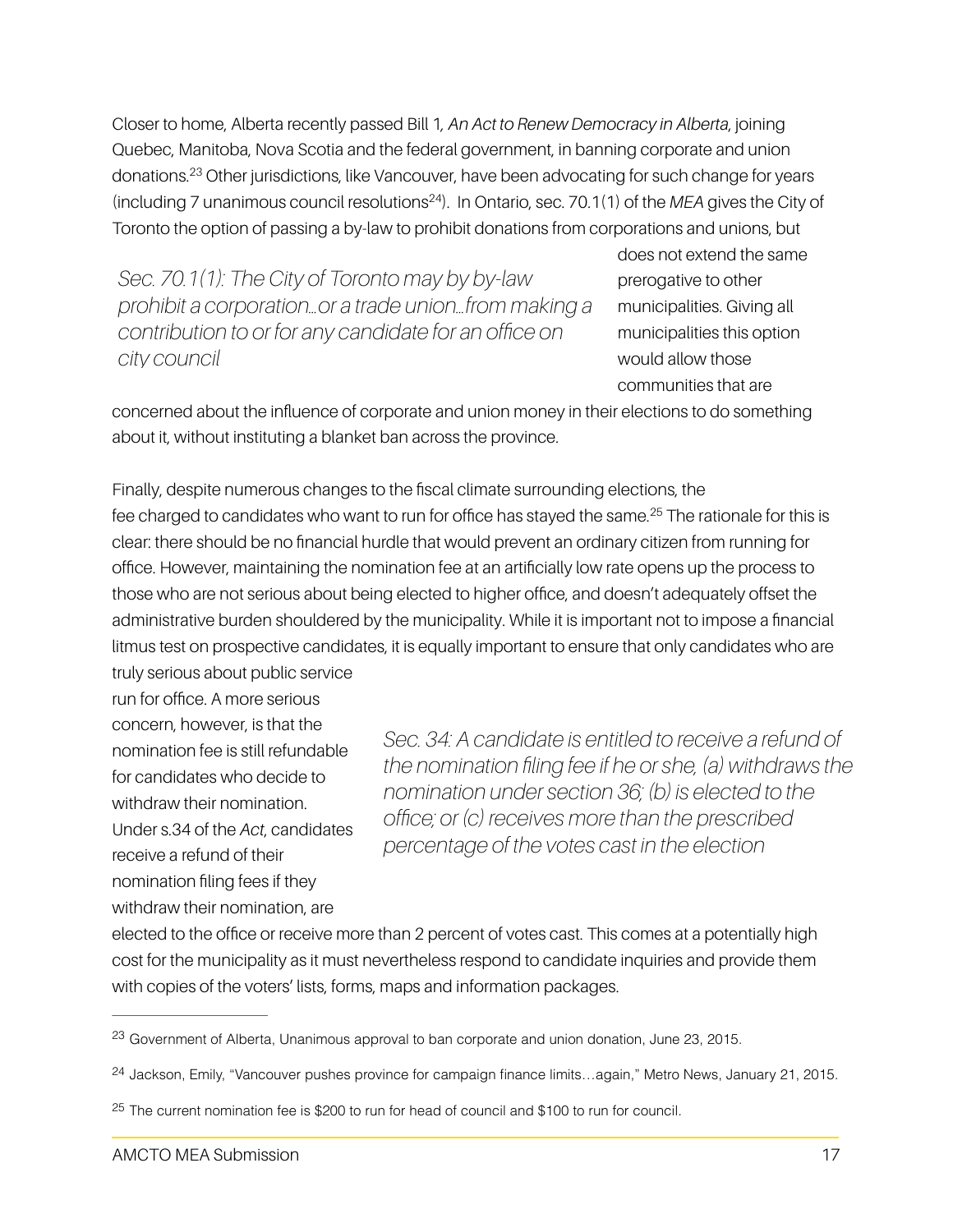**Recommendation 10:** Provide candidates the authority to determine what payment methods will be accepted for contributions to their campaign

**Recommendation 11:** Clarify the rules and establish clearer procedures for municipalities to deal with third party advertising

**Recommendation 12:** Give municipalities the option to limit or prohibit corporate and union donations

**Recommendation 13:** Consider a nominal increase to the candidate nomination fee, and make it nonrefundable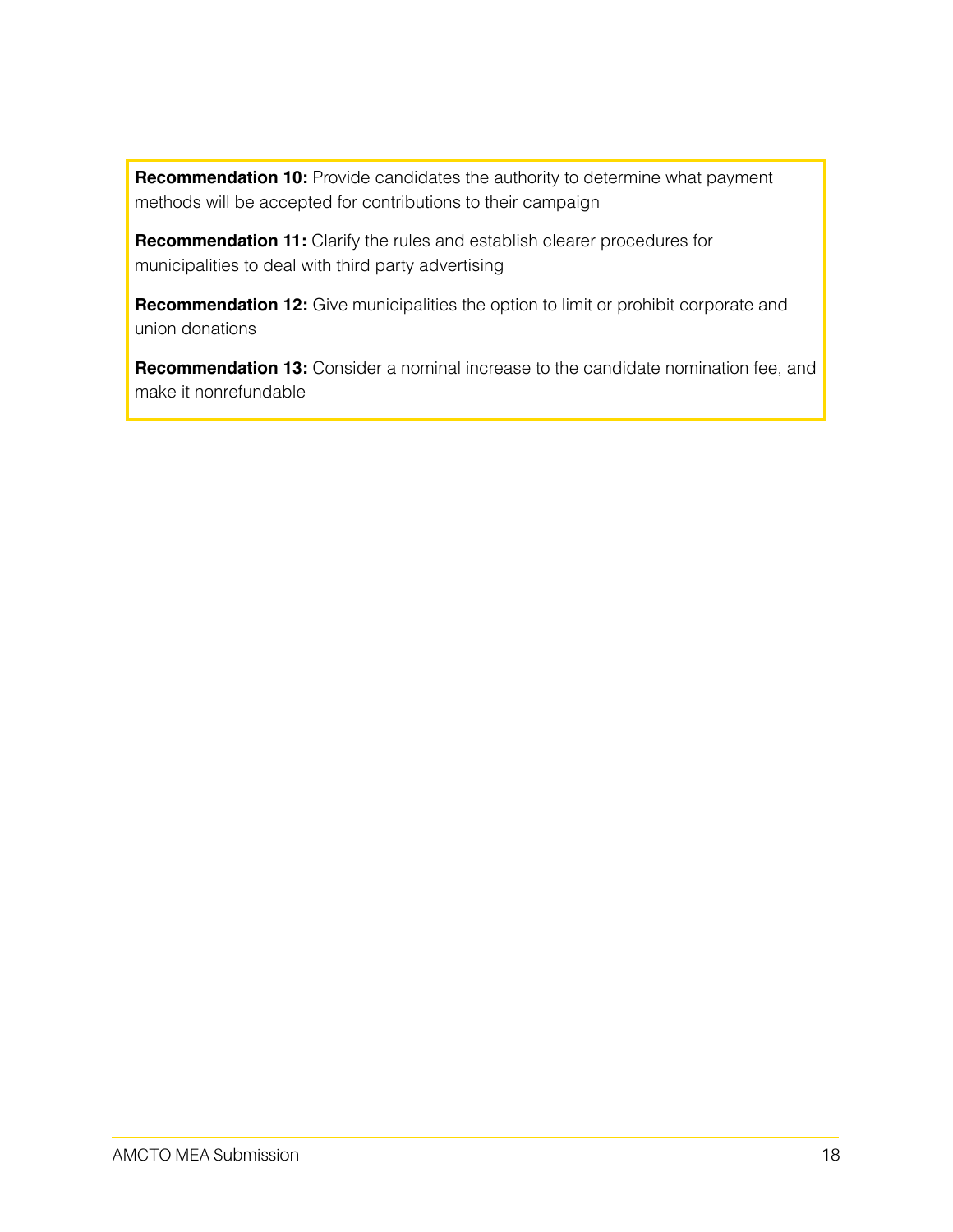# **CLARITY**

Aside from the need to modernize the *MEA*, one of the other key challenges faced by election administrators as they operationalize the *Act* is its lack of clarity. There are a number of opportunities to strengthen the foundations of the *MEA,* while closing loopholes that have been left open, and bringing greater precision and consistency. The recommendations contained in this section are all designed to make the *MEA* a more rigorous and effective instrument.

## *Clarifying central provisions of the Act*

One of the most important ways to enhance the clarity of the *MEA,* is to ensure that the text of the *Act* matches its core guiding principles. In *DiBiase v. Vaughan (City), 2007*, The Honourable Justice Peter Howden of the Ontario Superior Court wrote that in making its finding, the court had relied upon the principles articulated in a previous Supreme Court of Canada ruling (*Haig v. Canada, 1993*), namely that:

- The secrecy and confidentiality of the voting process is paramount
- The election shall be fair and non-biased
- The election shall be accessible to the voters
- The integrity of the voting process shall be maintained throughout the election
- There is to be certainty that the results of the election reflect the votes cast
- Voters and candidates shall be treated fairly and consistently
- The proper majority vote governs by ensuring that valid votes be counted and invalid votes be rejected so far as is reasonably possible<sup>26</sup>

These principles are fundamental to the administration and exercise of elections at all levels of government in Canada. They are in fact, central to the *MEA* itself, and should be embedded in the *Act*.

**Recommendation 14:** Include the principles of the Act, as outlined in DiBiase v. Vaughan (City), 2007, in the MEA

Rust-D'Eye, Bar-Moshe, and James, *Ontario Municipal Law: A Users Manual* (2011). 26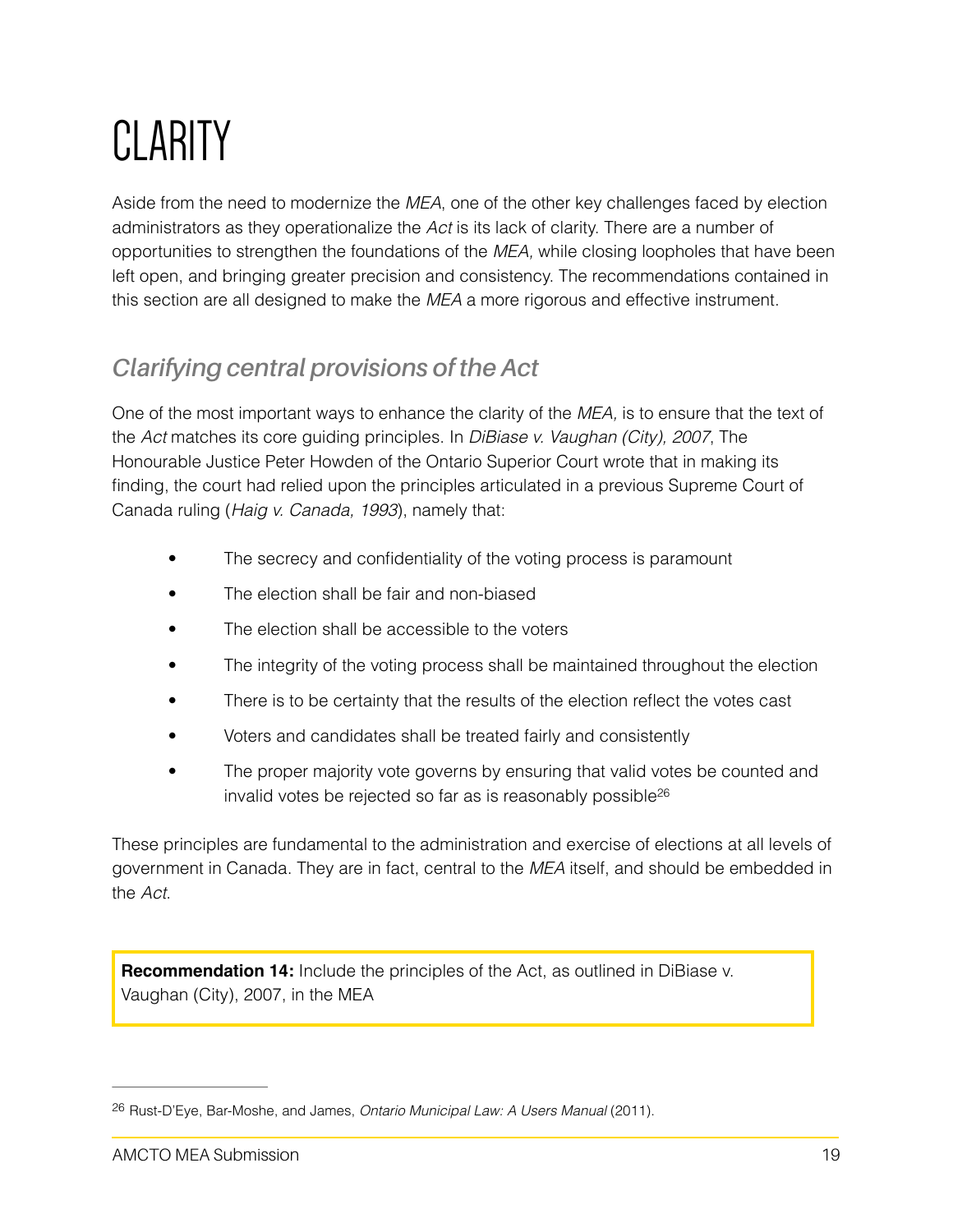## *Clarifying the role of the Clerk*

The *MEA* gives the responsibility for administering elections, including establishing necessary policies and procedures, to the Clerk. However, there are a number of sections throughout the Act where the responsibility for what are in effect administrative decisions is unclearly distributed between both Council and staff. For instance, sec. 43(1)(a) requires Council to pass a by-law establishing dates for advance votes, and sec. 9(1) gives Council the responsibility

*Sec. 43(1)(a): At least 30 days before voting day, the council of a local municipality shall pass a bylaw establishing, one or more dates for an advance vote*

for establishing which languages other than English to provide election materials in. Sections of the *Act* that conflate administrative responsibility between both Council and staff create unnecessary confusion for all parties involved. They call into question the separation of powers that is inherent to a healthy staff-council relationship, and in some cases compromise the

independence of election administrators. These sections also limit the effectiveness of the Clerk, potentially hampering her or his statutory responsibility for effectively administering the election, and could lead to ethical dilemmas. For instance, how is a Clerk supposed to respond if she or he feels that Council is exercising its authority in an inappropriate way, or if an administrative decision is becoming unnecessarily politicized? One doesn't have to strain to conceive of a

situation along these lines. For example, a member of Council who is running for reelection may have a direct interest in

*Sec. 9(1):Notices, forms and other information provided under this Act shall be made available in English only, unless the council of the municipality has passed a by-law*

exercising their control over what additional languages election materials will be provided in. Clearing up this ambiguity would help clarify the role of the Clerk and add extra ballast to the firewall between policy decisions that are the domain of Council and administrative decisions that are the responsibility of the Clerk and inherently tied to the sanctity of the electoral process.

One of the areas where the conflicting authority of Council versus staff is the most pronounced is in the determination of what vote counting and casting methods a municipality will use. Council currently has range of administrative responsibilities regarding vote counting and casting, from determining whether or not a municipality will use Internet voting, all the way to whether it can use electronic tabulators to count votes. Aside from unnecessarily involving Council in administrative decisions, this structure also places anyone on Council running for reelection in a conflict, as incumbent Councillors are given the responsibility for determining what method of voting will be used in an election that they are running in.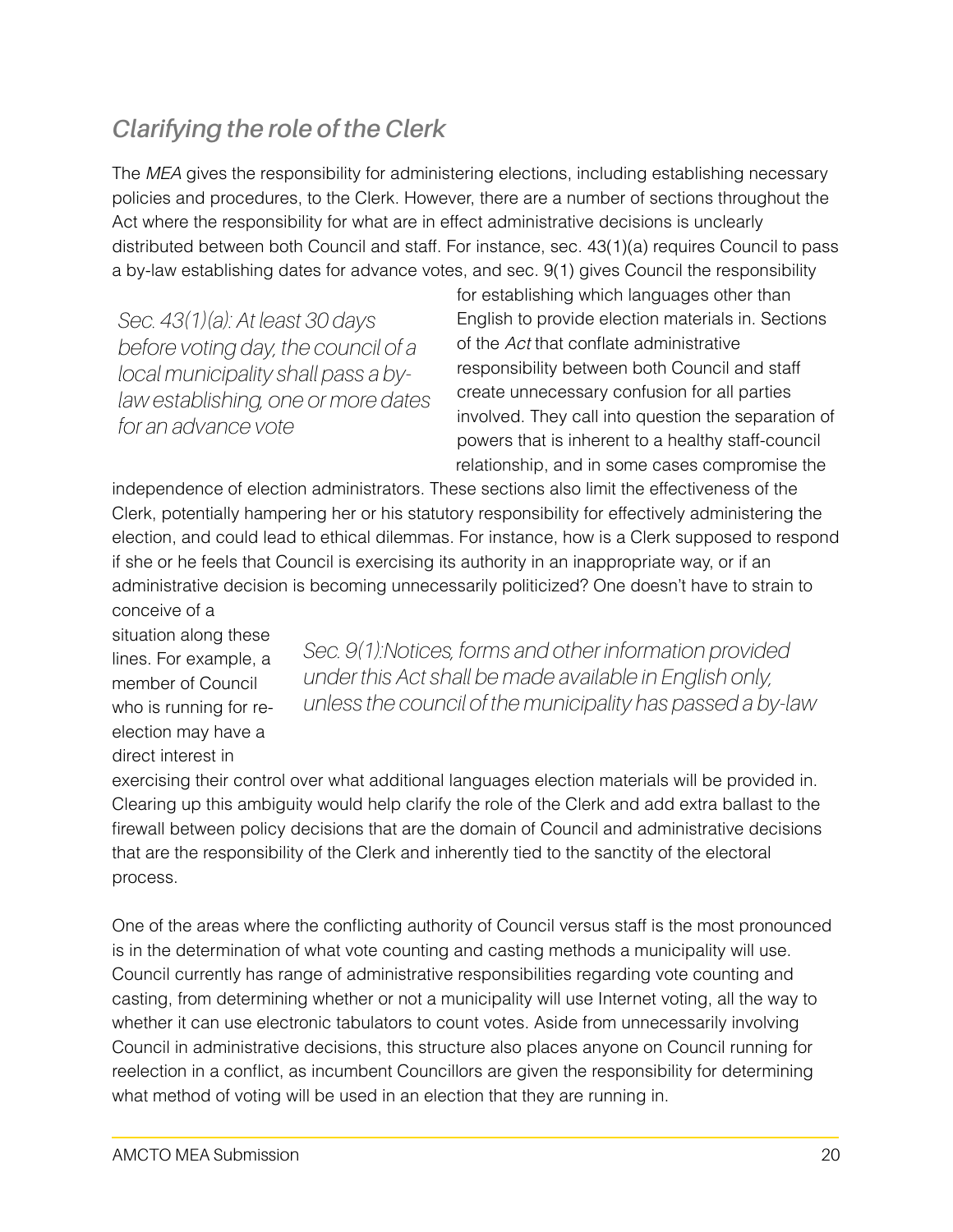Determining the vote casting and counting method is not the only area of administrative responsibility where council has authority, despite an inherent conflict. Sec. 81.1(1) gives Council responsibility for

"establishing" a compliance audit committee to review potential campaign finance violations. In practice,

*Sec. 81.1(1): A council or local board shall, before October 1 of an election year, establish a committee for the purposes of section 81*

however, this section has been interpreted broadly, giving Council a more expansive mandate that includes appointing committee members. Yet there is a clear conflict of interest here for both Council and staff. It is not appropriate for Council to appoint members of a committee that is created to review the election finances of candidates, many of whom end up sitting as councillors.

There are additional areas where the Clerk's role, as outlined in the *Act*, needs to be clarified. For instance, following the 2014 election, there was concern in a number of larger municipalities about limited voting hours on Election Day. Sec. 46(1) of the *MEA* limits voting to between the hours of 10:00am until 8:00pm. However, in larger communities this may not be enough time for commuters, or those who work irregular hours to get to their polling place before or after work. In February, Bill 68, the *Municipal Elections Amendment Act* was introduced as a private members bill with the sole intention of amending the *MEA* to allow voting places to remain open until 9:00pm. Rather than enacting a blanket statutory extension

*Sec. 46(1): On voting day, voting places shall be open for the electors to vote from 10a.m. until 8 p.m.*

of voting hours that would apply to small and large communities alike, a better approach would be to provide Clerk's with the discretion to extend voting hours in their municipality. This would allow larger municipalities to keep their polling places open later, while not forcing smaller communities, where limited voting hours may not be a problem, to do the same.

Finally, the role of the Clerk seems to be unnecessarily limited regarding the voters' list. Currently if a Clerk wishes to remove someone's name from the list, sec. 25(3) indicates that, unless that person has died, the Clerk must hold a hearing to determine whether or not the name can be removed. The voters' list in 2014 was plagued with errors, as it has been in the past. While many of these errors were the result of systemic issues, many were also the inevitable result of living in a country that experiences such a high degree of internal and external migration. Crafting an accurate voters' list in such a context will always pose inherent challenges, and will always result in some level of easily detectable error. Requiring a hearing every time a name must be removed from the list seems unnecessarily onerous.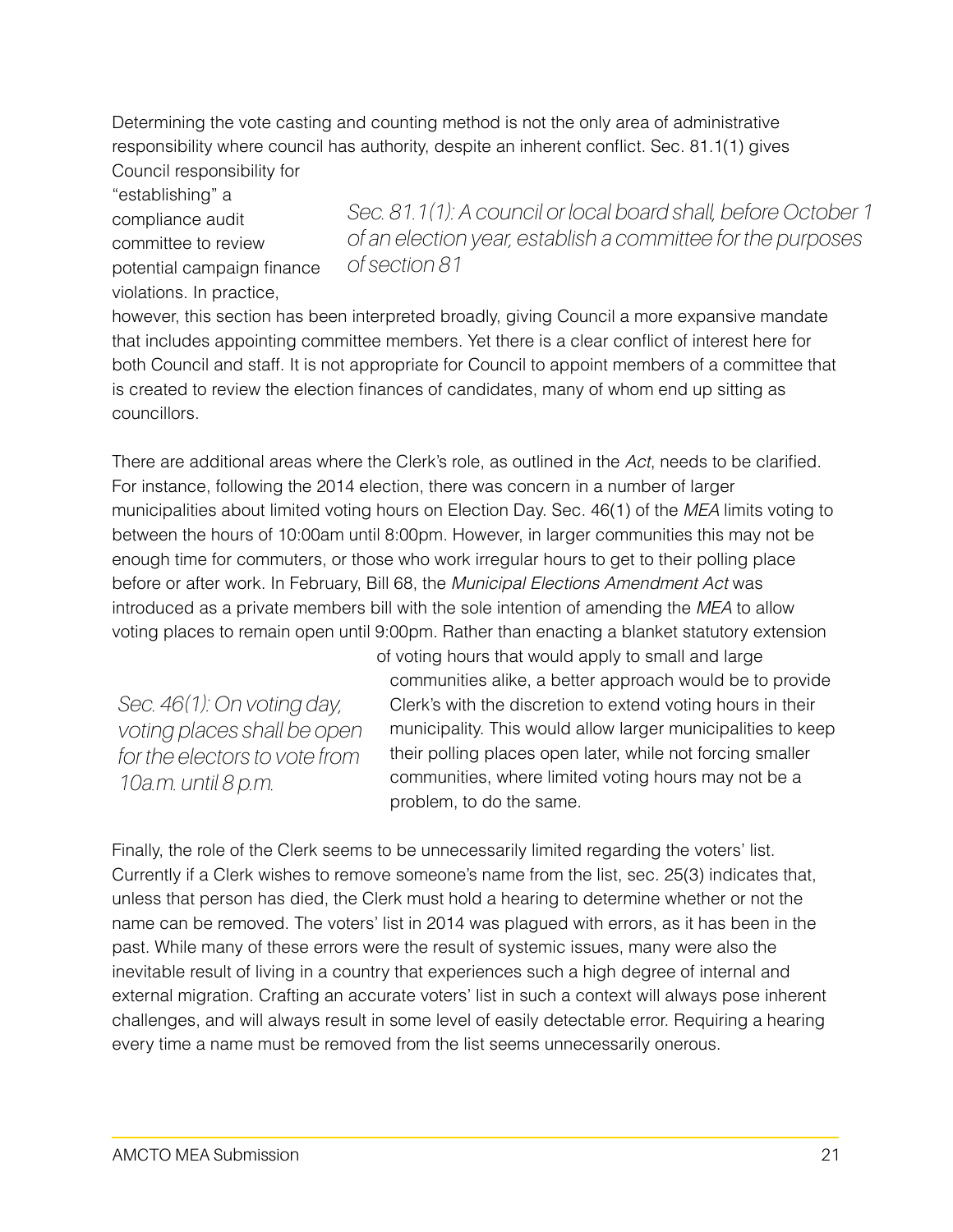**Recommendation 15:** Clarify the conflicting authority of Council versus staff with respect to election administration

**Recommendation 16:** Provide the Clerk authority to determine the vote casting and counting method in their municipality

**Recommendation 17:** Clarify Council's role in creating compliance audit committees, so that it is responsible for establishing the committee but not appointing its members

**Recommendation 18:** Give the clerk discretion to extend voting hours and provide special voting occasions on Election Day or for advance voting

**Recommendation 19:** Extend the Clerk's discretion throughout the election period under s.22 so that hearings are no longer required to remove a name from the voters' list

## *Clarifying campaign finance*

The current campaign finance rules in the *MEA* are important instruments to ensure fairness and accountability in our elections. There are, however, a number of ways that they can become more rigorous and effective by streamlining current requirements and filling in gaps. One of the most significant gaps currently in the *Act*, relates to question/ by-law registrants. In the course of an election, a municipal Council has the option to pass a bylaw allowing that community to include a question on their ballot. The ability to include questions on the ballot during municipal elections is an important way to allow local governments to engage their citizens and involve them in important decisions being made by the community. However, while the concept is clear, the rules and process, outlined in the *MEA*, is not.

A number of the sections dealing with question registrants are unnecessarily complicated and vague. For instance, sec. 82.1(1) of the *Act*, which applies to individuals, corporations or trade unions planning to register, contains at least 44 references to other schedules, sections, subsections, paragraphs, subparagraphs, and clauses (figure 6). Creating a new section that deals exclusively with registrants would enhance the clarity of the current rules, and save the reader the time required to cross-reference 44 sections of the MEA, just to learn the rules that govern registrants. Some of the rules themselves are also not sufficiently clear. For instance, it is not apparent in what circumstances a candidate, who has already filed their nomination, must also become a registrant. If a candidate has a platform position on the same topic as a ballot question, do they need to register a separate question registrant campaign, or is it covered under their candidate registration? Clearer rules for the ballot question process would also be strengthened by a better procedure for noncompliance with the *Act*. Under the current rules, someone or some group could spend money to influence the outcome of a ballot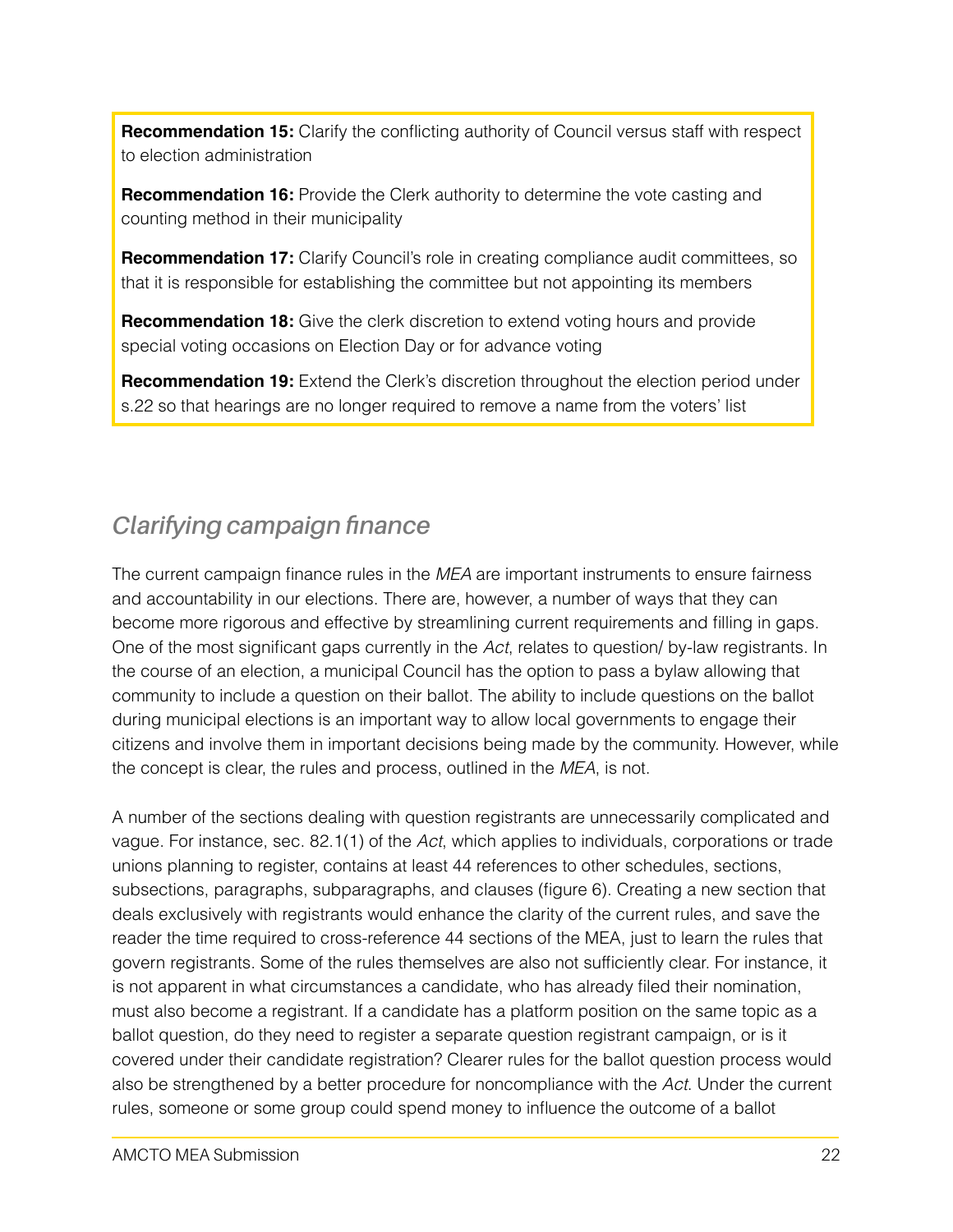question without ever registering, and the only recourse would be for a private citizen to take this person or group to court under sec. 91.

## *Figure 6:*

## Section 82.1(1) of the *Municipal Elections Act (MEA)*

*Subject to subsection (2), the following provisions apply to an individual, corporation or trade union that is registered under section 39.1:* 

- *1. Section 66.*
- *2. Subsection 67 (1), and subsection 67 (2), except paragraph 9.*
- *3. Subsection 68 (1), except subparagraph 4 ii, and subsection 68 (2).*
- *4. Sections 69 and 70.*
- *5. Subsections 71 (1) and (3).*
- *6. Sections 72 to 78.*
- *7. Subsections 79 (1) and (2), subsection 79 (3), except clause (b), and subsections 79 (4) to (7).*
- *8. Section 81.*
- *9. Subsections 92 (1) to (4). 2009, c. 33, Sched. 21, s. 8 (47).*

A similar yet smaller gap to the current campaign finance rules also exists regarding whether or not a candidate can amend a financial statement after it has been submitted. All candidates, including those who were acclaimed, withdrew their nomination, or did not appear on the ballot, are responsible for filing a complete and accurate financial statement by 2:00pm on the last Friday in March following Election Day. Candidates that received more than \$10,000 in total contributions and expenses must also have their financial statements audited. While the *Act* goes into substantial detail about this process, it does not account for a surprisingly common occurrence. There is no clarity about whether a candidate can make changes to their financial statement after they have submitted it, but before the March deadline. For instance, if a candidate submits a financial statement in January and then realizes in February that there is an error, there is no clarity about what either they or the Clerk should do. Both Clerks and candidates would benefit from some clarity on this provision.

**Recommendation 20:** Create a new section dedicated to Question/ By-law Registrants, clearly defining the rules, who must register, and a process for noncompliance

**Recommendation 21:** Establish rules for finalizing financial statements and auditors' reports (Form 4), and clarify if a candidate is allowed to makes changes before the filing deadline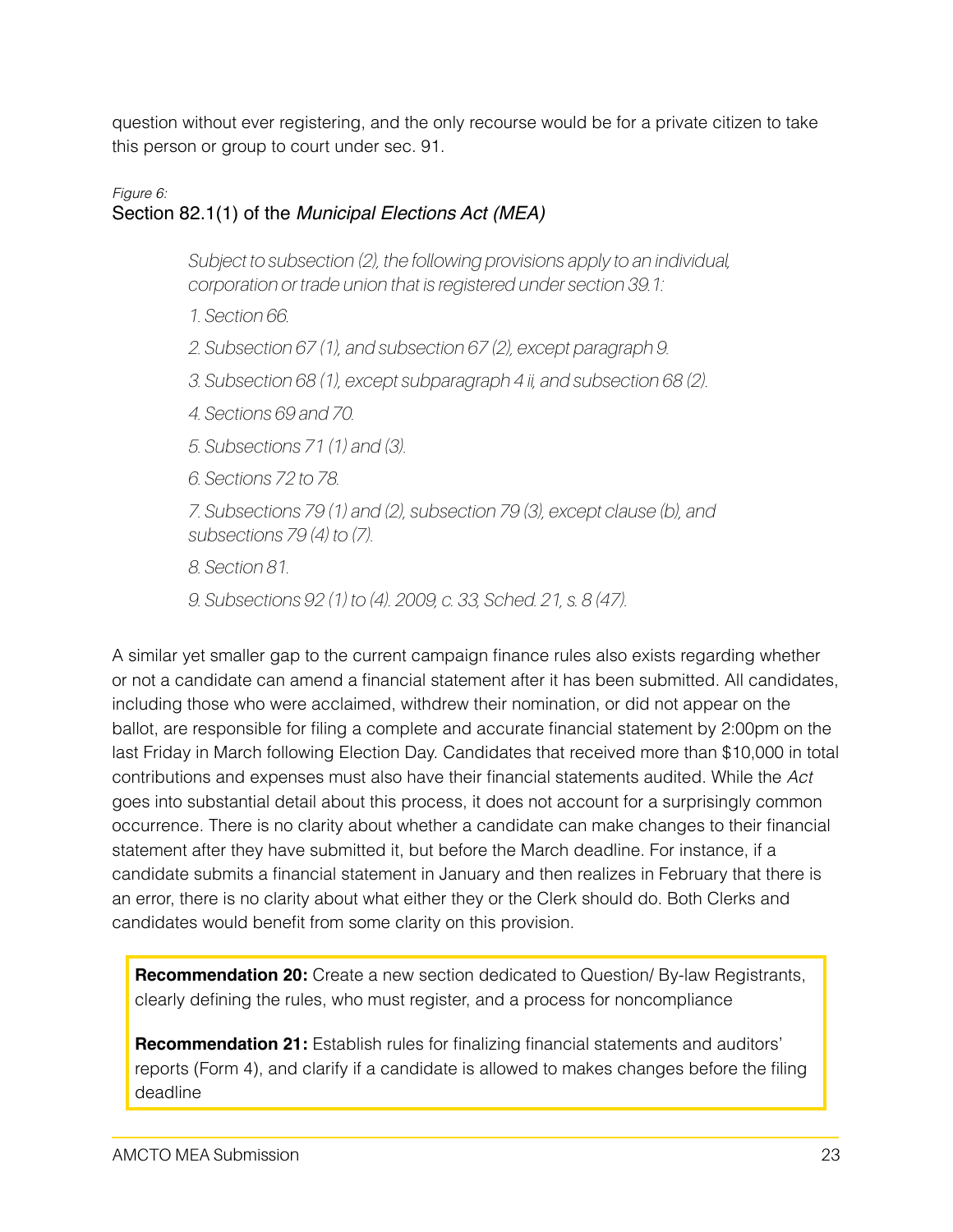## *Enhancing enforcement*

As much as the current campaign finance rules are important tools to ensure fairness and accountability in our elections system, there is still much work to be done to ensure that they are followed and enforced. The *MEA* does not currently provide an effective mechanism for enforcement. Clerks have no authority to investigate or respond to complaints, despite receiving countless requests throughout the course of an election campaign, and the months that follow. If a municipality truly wants to enforce the election rules, set out in the *Act*, their only real recourse is to hire their own lawyers and go to court. However, the penalties contained in the Act continue to have very little meaning in the courts, $27$  making this option even less appealing, and creating the potential for moral hazard within the municipal election system. As every election yields new stories of candidates violating campaign rules and being excused, the impetus for following the rules becomes less and less powerful. The compliance audit procedure also unfairly places the burden on electors to initiate a complaint. Even for those who do chose to file, the process is burdensome and costly for the applicant. At this point, there is no viable solution beyond a wholesale review of the current penalties and oversight that currently exists within the *Act*, in order to create rules that are actually followed, and penalties that are actually enforced.

One of the other significant gaps in the enforcement of the *MEA* is the ambiguity about the role of the Clerk in the enforcement process. The *MEA* contains both a section on the role of the Clerk and a section on offences, penalties and enforcement of the *Act*. However, neither of these sections provide sufficient clarity about how the Clerk is to exercise her or his powers and responsibilities to enforce the *Act's* provisions. This is an area of the *MEA* that is in desperate need of clarity, especially given the preexisting challenges with enforcing the penalties contained in the legislation, described above, and the precarious nature of the Clerk's relationship with candidates, some of whom eventually become members and even heads of Council.

**Recommendation 22:** Review the penalties and oversight contained in the *Act*, and consider a range of potential penalties, so that the severity of each punishment matches the nature of each offence

**Recommendation 23:** Clarify the role of the Clerk when it comes to enforcement

The courts have consistently set aside the penalties in the Act. For example, see *Gleeson v. Conseil Scolaire du* <sup>27</sup> *district catholique des aurores boréales, 2015* or *Ashby v. Town of Ajax, 2015*, to name but a few.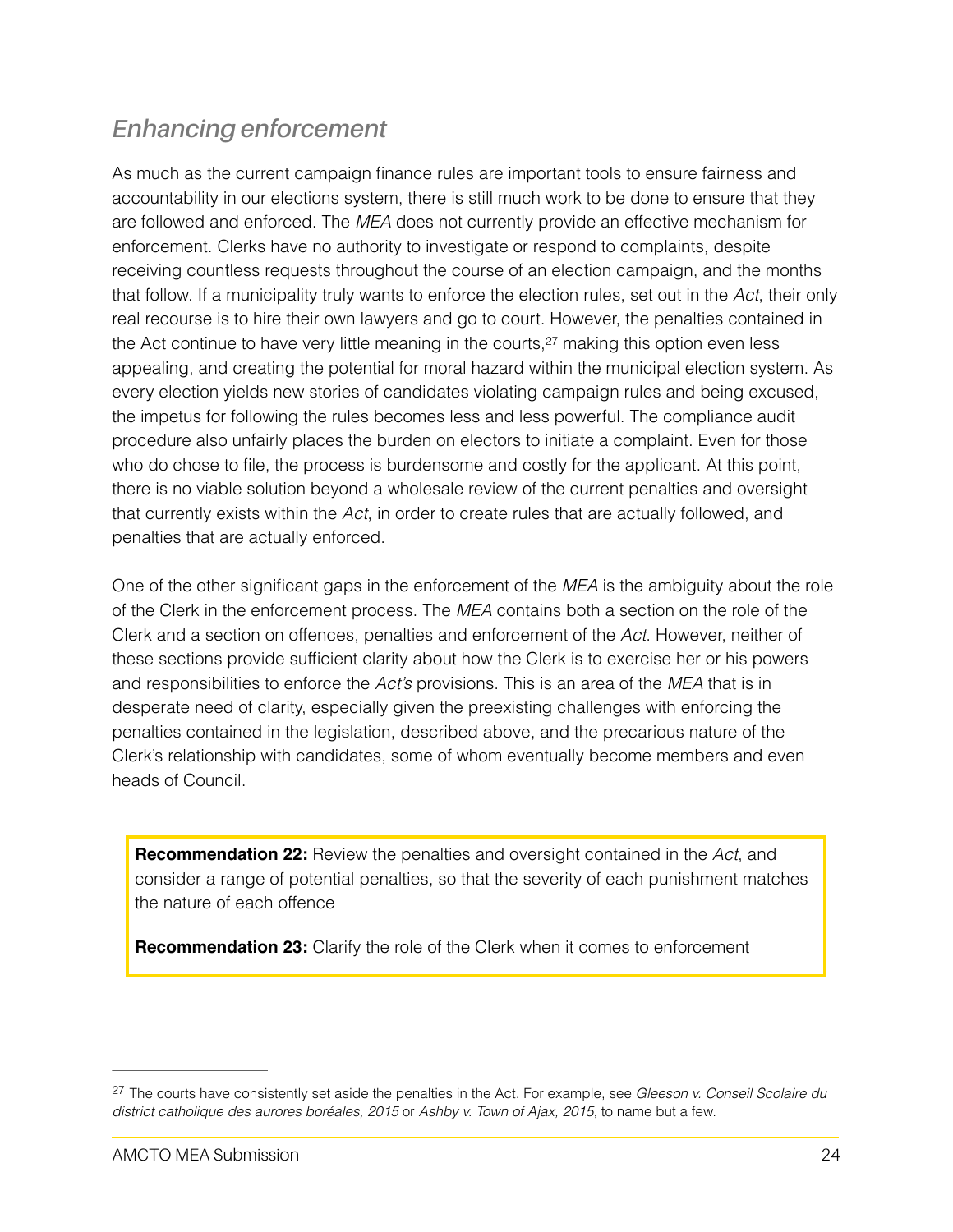# CONCLUSION

AMCTO has a long tradition of promoting excellence in election administration. The recommendations included in this report are based on that long tradition, and the countless years of collective experience that AMCTO members have running elections in the four hundred plus municipalities in this province. The context in which local government elections take place has evolved rapidly since the last round of changes to the *MEA*, and will continue to transform at a rapid pace in the future. The use of technology will continue to grow and push the boundaries of how governments offer services and interact with their citizens. As it contemplates this review, we would encourage the Ministry to use the expertise of our members to improve the clarity of the *MEA* and make it a truly modern piece of legislation that reflects the technological transformations that have already taken place in society, and is prepared for those that are yet to come.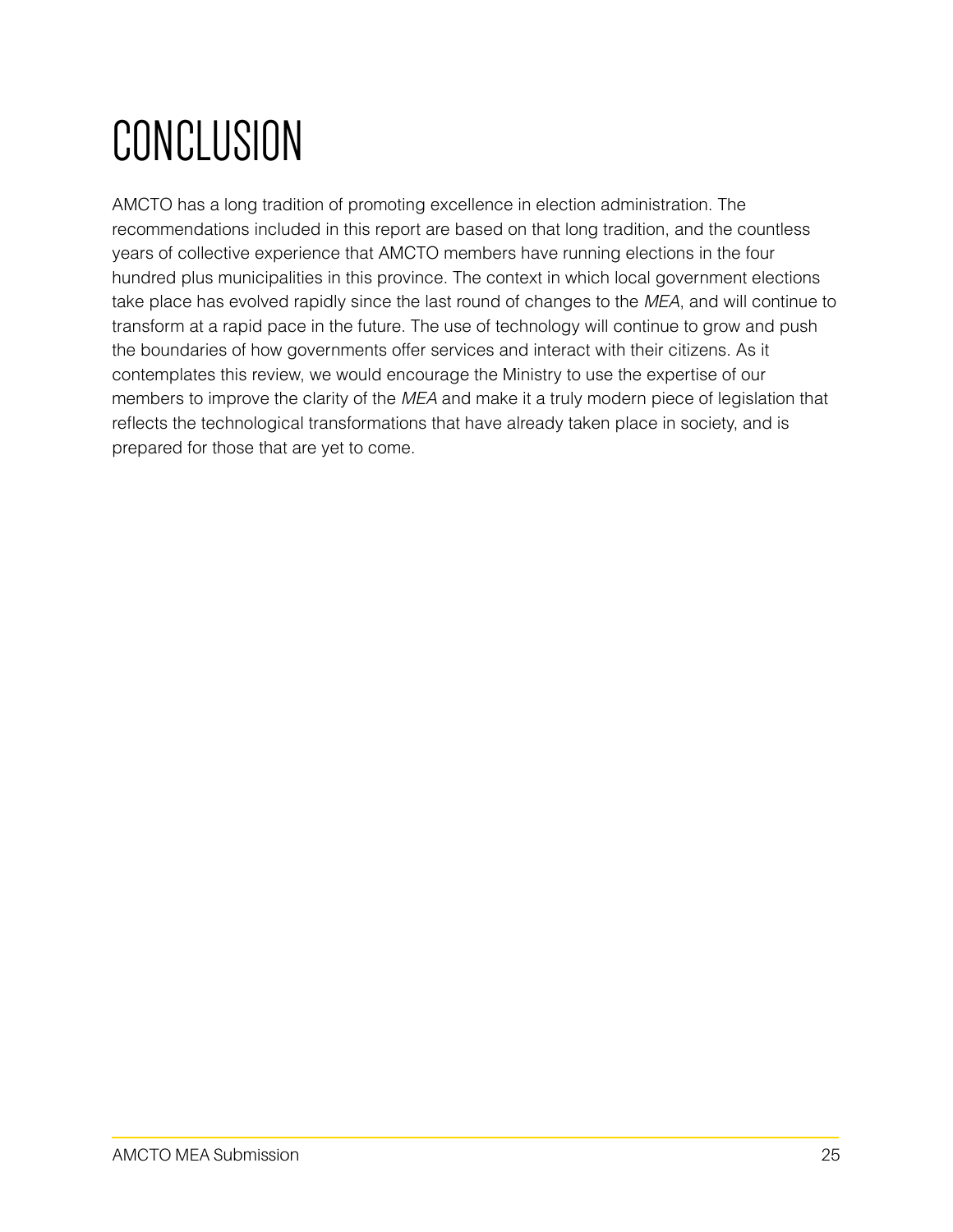## SOURCES:

Alberti, Mike, "Voter turnout in different OCED countries," Organization for Economic Cooperation and Development, 2011.

AMCTO Post Election Survey, January 2015, n = 119. Ashby v. Town of Ajax, 2015 (ONSC).

Conference Board of Canada, Voter Turnout: How Canada Performs, January 2013, http:// www.conferenceboard.ca/hcp/details/society/voter-turnout.aspx

DiBiase v. Vaughan (City), 2007 (ONSC).

Elections Canada, Report on the Evaluations of the 40th General Election, October 14, 2008.

Elections Ontario, Ready, Set Go! Managing Ontario's 41st General Election, 2015.

Gleeson v. Conseil Scolaire du district catholique des aurores boréales, 2015 (ONSC).

Goodman, Nicole and Jon Pammet, "The Patchwork of Internet voting in Canada," Internet Voting Project.

Government of Alberta, Unanimous approval to ban corporate and union donation, June 23, 2015.

Internet Voting Project, http://www.internetvotingproject.com/learn/ (Accessed June 25, 2015).

ITAC, Advancing Health and Prosperity: A Brief to the Advisory Panel on Healthcare Innovation, 2014.

ITAC, Canada's ICT Sector and the Digital Economy, February 2015. Jackson, Emily, "Vancouver pushes province for campaign finance limits…again," Metro News, January 21, 2015.

Ministry of the Attorney General, Ontario Allows Real Estate Documents to Be Signed Electronically, Government of Ontario, June 29, 2015.

Ministry of Education, "Safe Schools Policy and Practice: An Agenda for Action," Government of Ontario, June 2006.

Office of the Premier of Ontario, "Backgrounder: Measures to Strengthen Ontario's Election System," Government of Ontario, June 4, 2015.

Rider, David, "Ontario open to big changes in municipal elections," The Toronto Star, April 27, 2015.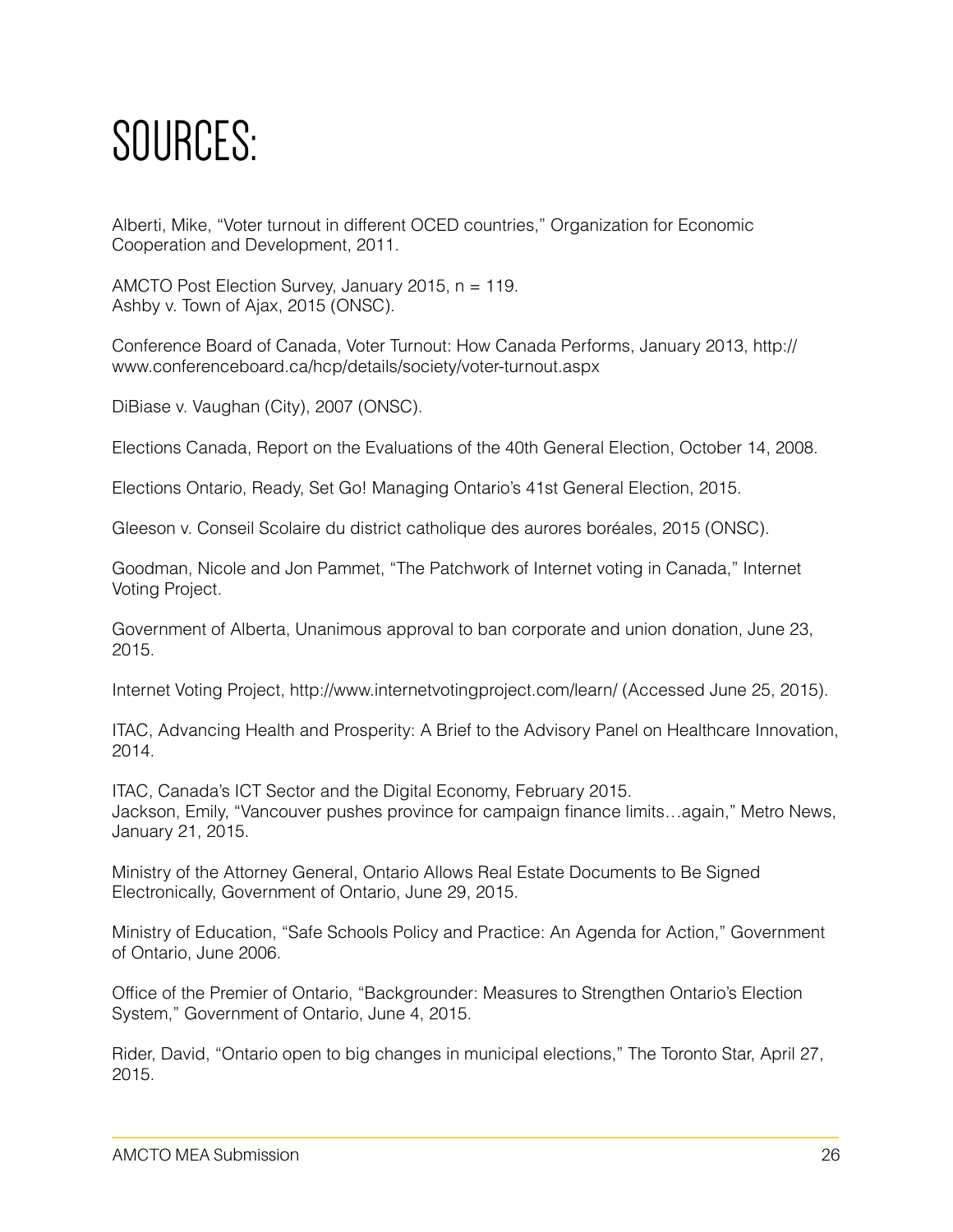Rust-D'Eye, Bar-Moshe, and James, *Ontario Municipal Law: A Users Manual* (2011).

Statistics Canada, "E-commerce in Canada is a billion-dollar industry," Canada Business Network, September 4, 2014.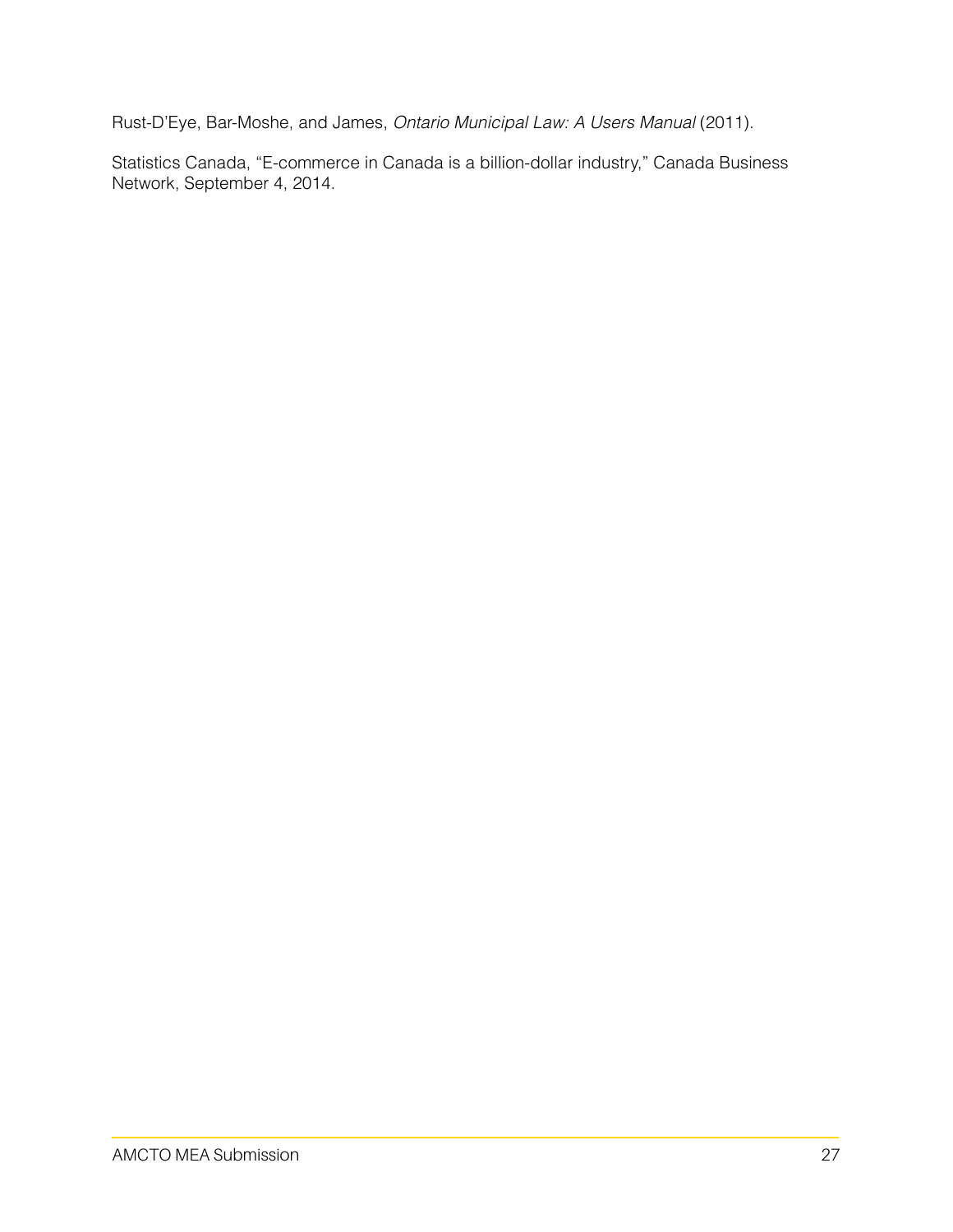## APPENDIX A: AMCTO Recommendations for reforming the Municipal Elections Act (MEA)

## *Modernize central provisions*

**Recommendation 1:** Amend the Municipal Elections Act to allow candidates to file financial forms electronically (Without passing a by-law)

**Recommendation 2:** Remove the requirement for original signatures for everything except for filing a nomination (Form 1) and/or appointing a proxy (Form 3)

**Recommendation 3:** Remove the requirement for documents to be delivered by registered mail

### *Clarifying campaign finance*

**Recommendation 4:** Remove the "voting place" wording in s.48 (1), so that the provision also applies to voting that takes place outside an established polling location

**Recommendation 5:** Clarify the role and minimum age of scrutineers where unsupervised or remote voting is in place

## *Enhancing accessibility planning and reporting*

**Recommendation 6:** Create a new requirement within the Act for municipalities to develop an election accessibility plan

**Recommendation 7:** Remove the requirement for election-related accessibility reporting to go to Council after the election, and instead allow it to be proactively posted to an accessible web page

#### *Streamline the campaign period*

**Recommendation 8:** Shorten municipal elections, and do not allow candidates to file their nomination form until June 1<sup>st</sup> of the election year

**Recommendation 9:** Work with the Ministry of Education to mandate Election Day as a province-wide professional development day for municipal and school-board elections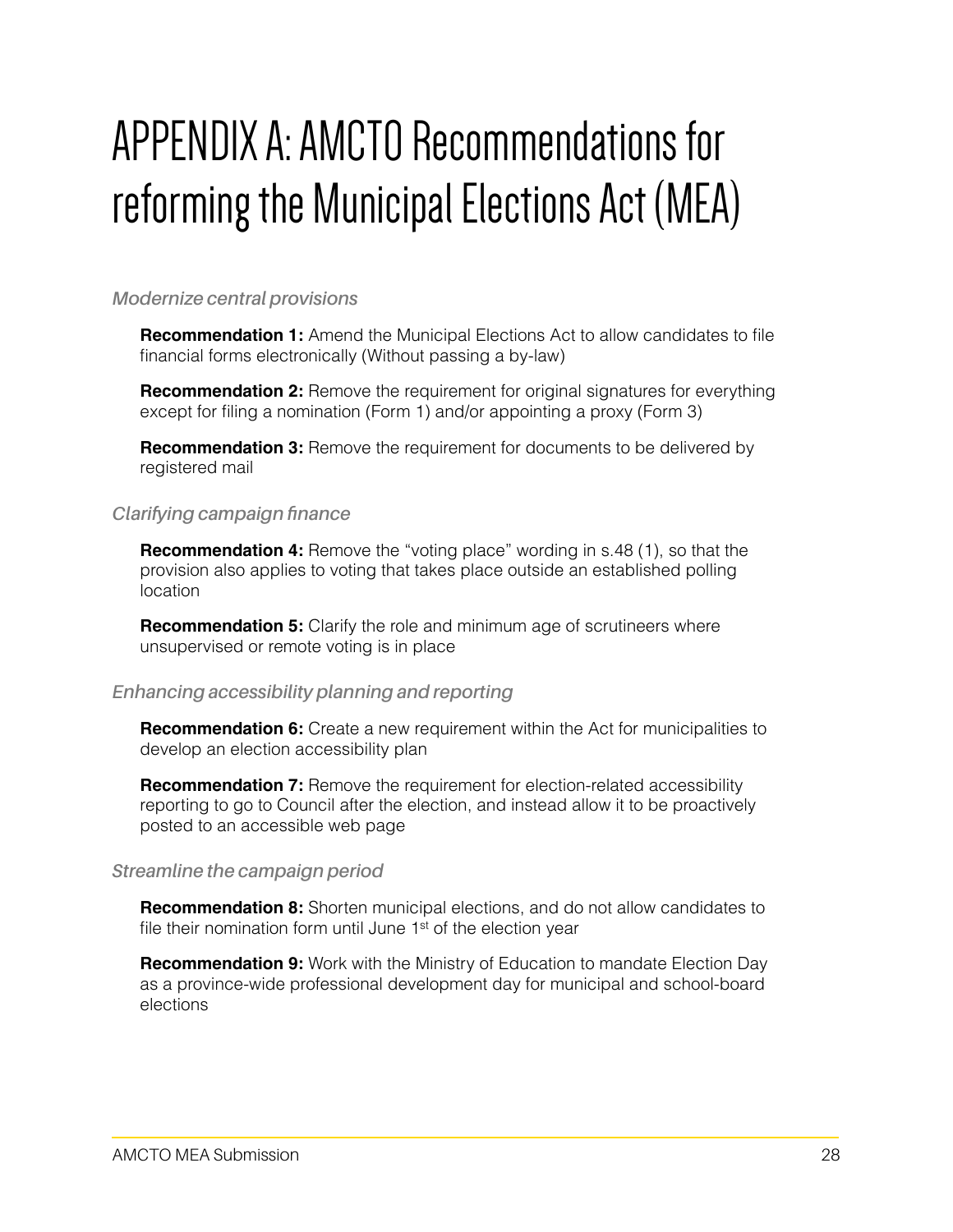#### *Modernize and update campaign finance*

**Recommendation 10:** Provide candidates the authority to determine what payment methods will be accepted for contributions to their campaign

**Recommendation 11:** Clarify the rules and establish clearer procedures for municipalities to deal with third party advertising

**Recommendation 12:** Give municipalities the option to limit or prohibit corporate and union donations

**Recommendation 13:** Consider a nominal increase to the candidate nomination fee, and make it nonrefundable

### *Clarify central provisions of the Act*

**Recommendation 14:** Include the principles of the Act, as outlined in DiBiase v. Vaughan (City), 2007, in the MEA

## *Clarify the role of the Clerk*

**Recommendation 15:** Clarify the conflicting authority of Council versus staff with respect to election administration

**Recommendation 16:** Provide the Clerk authority to determine the vote casting and counting method in their municipality

**Recommendation 17:** Clarify Council's role in creating compliance audit committees, so that it is responsible for establishing the committee but not appointing its members

**Recommendation 18:** Give the clerk discretion to extend voting hours and provide special voting occasions on Election Day or for advance voting

**Recommendation 19:** Extend the Clerk's discretion throughout the election period under s.22 so that hearings are no longer required to remove a name from the voters' list

## *Clarify campaign finance*

**Recommendation 20:** Create a new section dedicated to Question/ By-law Registrants, clearly defining the rules, who must register, and a process for noncompliance

**Recommendation 21:** Establish rules for finalizing financial statements and auditors' reports (Form 4), and clarify if a candidate is allowed to makes changes before the filing deadline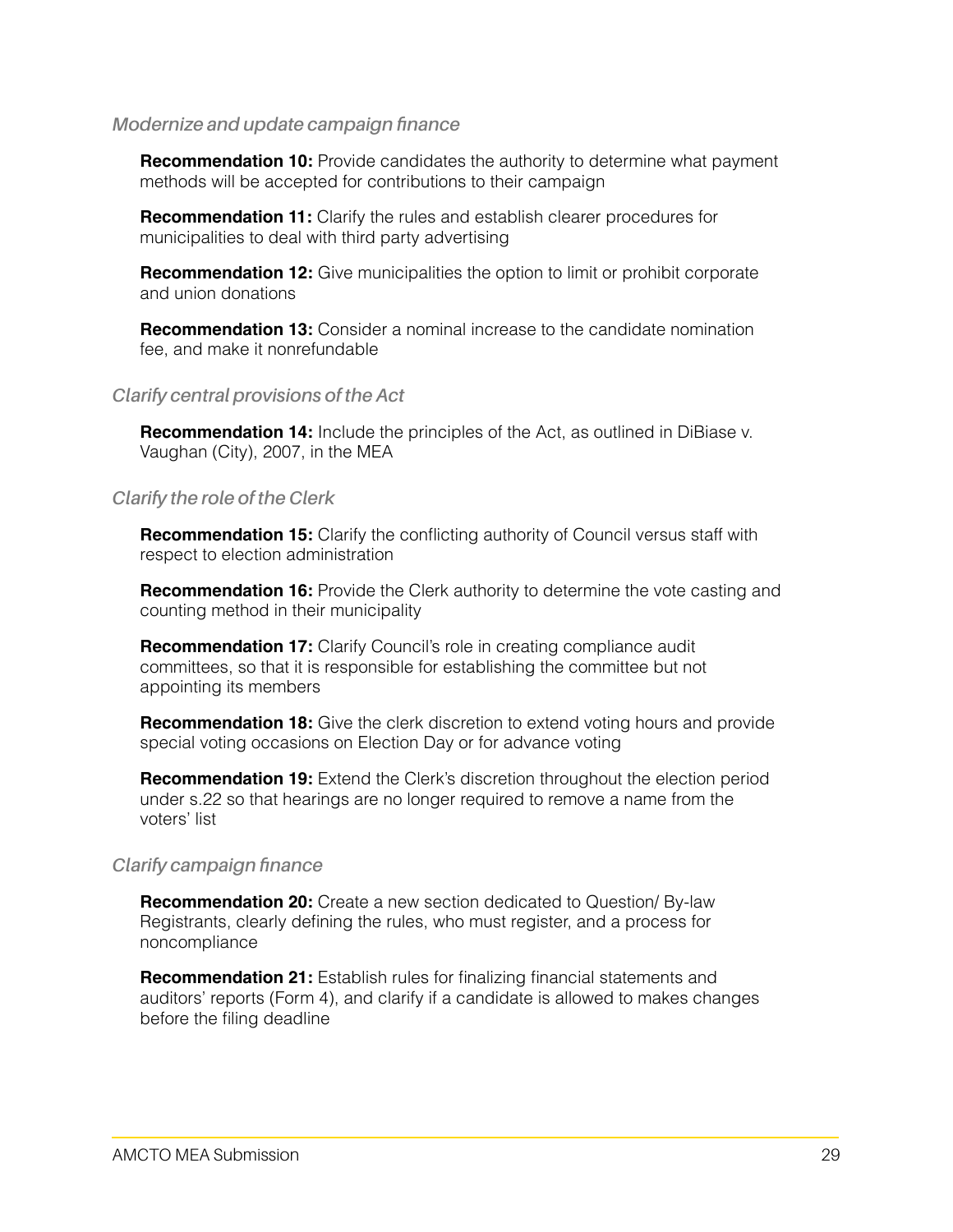### *Enhance enforcement*

**Recommendation 22:** Review the penalties and oversight contained in the Act, and consider a range of potential penalties, so that the severity of each punishment matches the nature of each offence

**Recommendation 23:** Clarify the role of the Clerk when it comes to enforcement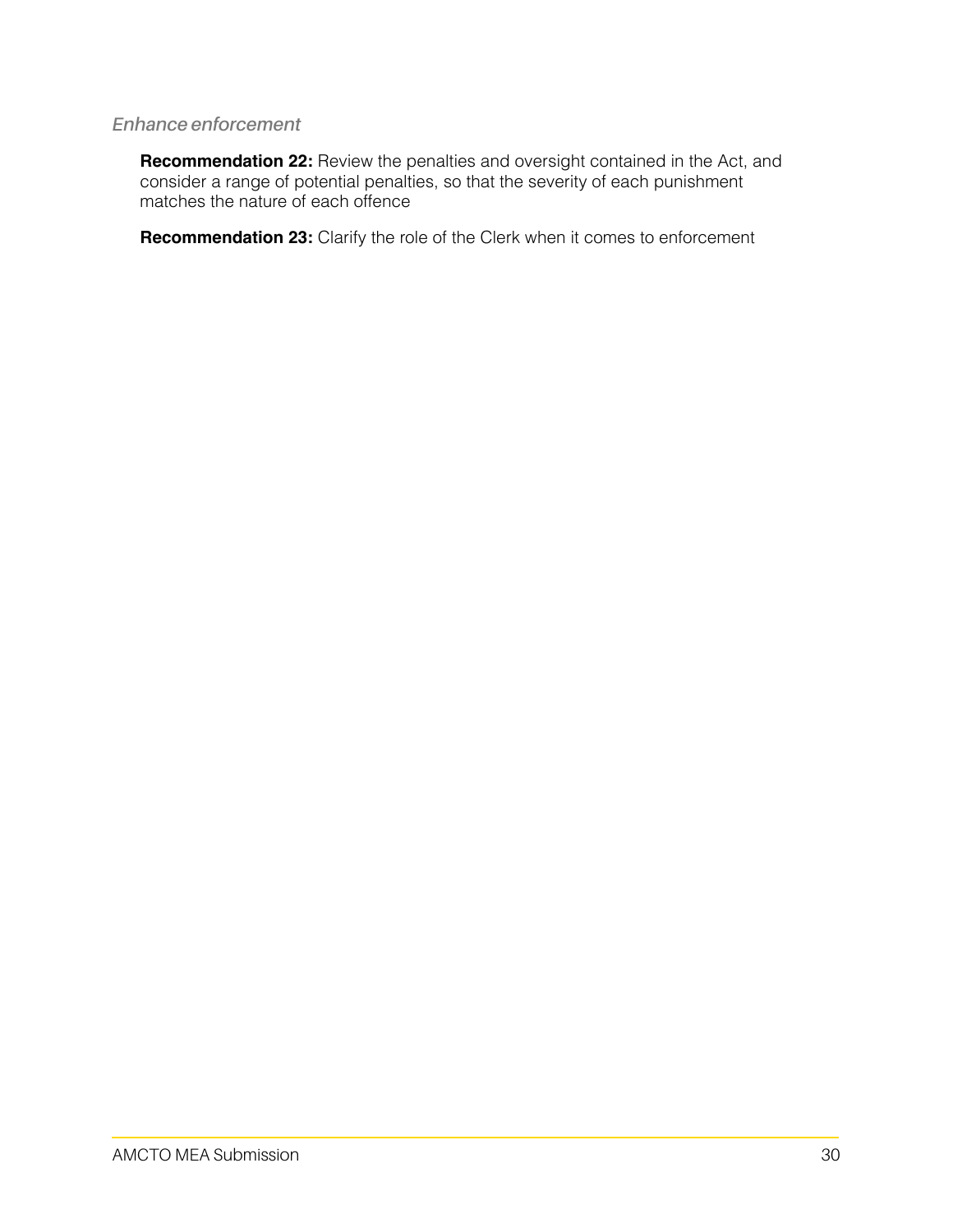## APPENDIX B: Additional 'Housekeeping' Recommendations for MEA Reform

**Recommendation:** Change the requirement (s.41.2.5) that a candidates surname and address must appear on a ballot where two candidates have the same surname

- Currently when there are two candidates with same surname, the Clerk must also include each candidate's address on
- This an overly onerous requirement that takes up a lot of space on a ballot
- Especially a problem in larger centres where more candidates have the same name and there are more candidates and less space on the ballot

**Recommendation:** Change the proscriptive definition of "deputy returning officer" and to "election official"

- The Deputy Returning Officer title is no longer necessary
- Would create greater consistency to move away from having multiple terms and use just one term, consistently

**Recommendation:** Provide a clearer definition of occupancy and possession and clarify the definition of tenant, and spouse of a non-resident

- Unique eligibility rules at the municipal level, makes both of these terms important and unique
- Current definitions provided in the Act are not sufficiently clear, and create potential confusion for electors, candidates, and administrators

**Recommendation:** Shorten the extension period for by-elections (s. 68)

- Disproportionately long compared to the normal campaign period
- Overly burdensome and time-consuming for Clerk, who has just run a long regular election and will soon be preparing for the next election cycle